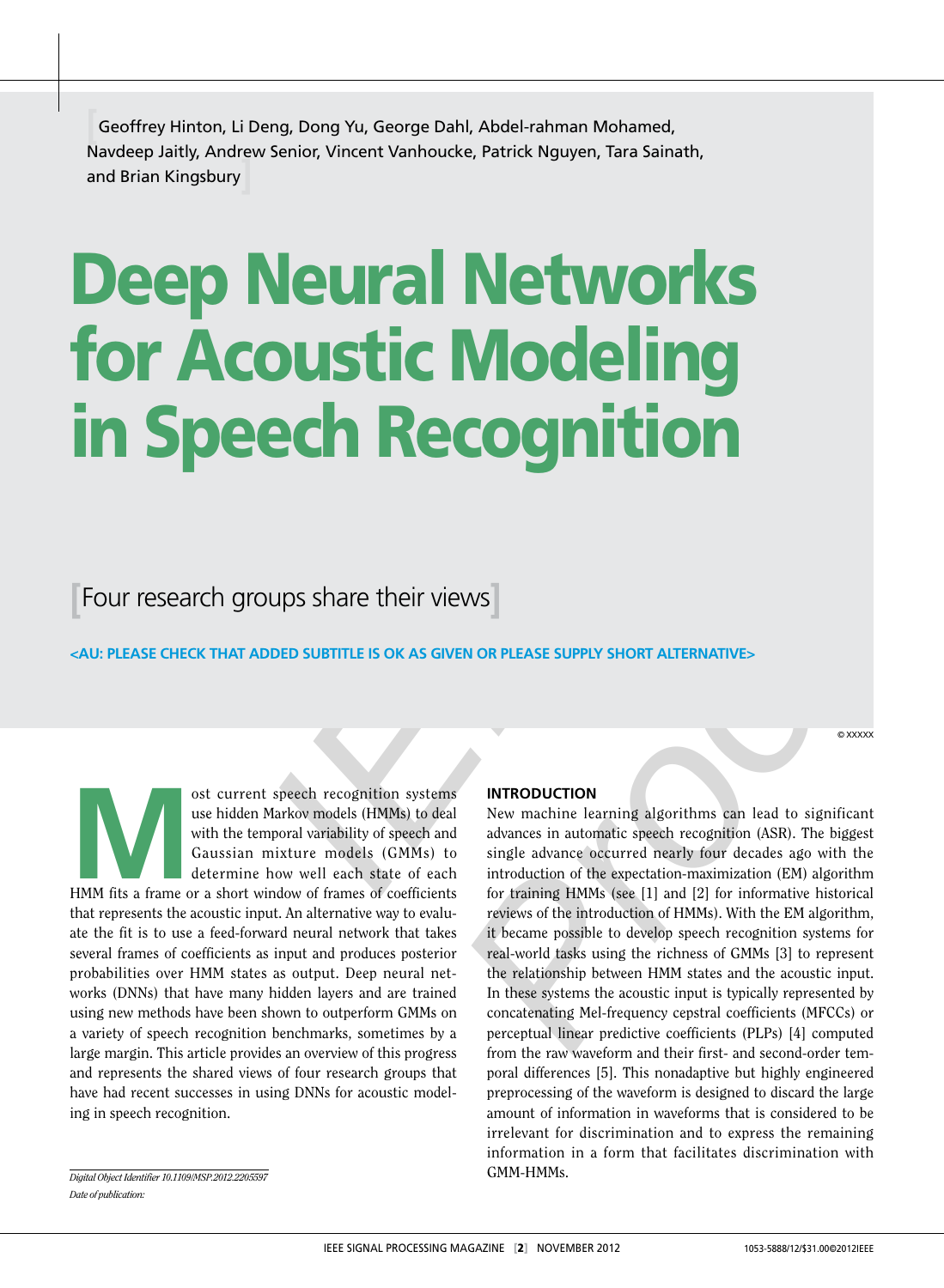GMMs have a number of advantages that make them suit able for modeling the probability distributions over vectors of input features that are associated with each state of an HMM. With enough components, they can model probability distri butions to any required level of accuracy, and they are fairly easy to fit to data using the EM algorithm. A huge amount of research has gone into finding ways of constraining GMMs to increase their evaluation speed and to optimize the tradeoff between their flexibility and the amount of training data avail able to avoid serious overfitting [ 6].

The recognition accuracy of a GMM-HMM system can be further improved if it is discriminatively fine-tuned after it has been generatively trained to maximize its probability of gener ating the observed data, especially if the discriminative objec tive function used for training is closely related to the error rate on phones, words, or sentences [ 7]. The accuracy can also be improved by augmenting (or concatenating) the input fea tures (e.g., MFCCs) with "tandem" or bottleneck features gen erated using neural networks [8], [ 9]. GMMs are so successful that it is difficult for any new method to outperform them for acoustic modeling.

Despite all their advantages, GMMs have a serious short coming—they are statistically inefficient for modeling data that lie on or near a nonlinear manifold in the data space. For example, modeling the set of points that lie very close to the surface of a sphere only requires a few parameters using an appropriate model class, but it requires a very large number of diagonal Gaussians or a fairly large number of full-covariance Gaussians. Speech is produced by modulating a relatively small number of parameters of a dynamical system [10], [11] and this implies that its true underlying structure is much lower-dimensional than is immediately apparent in a window that contains hundreds of coefficients. We believe, therefore, that other types of model may work better than GMMs for acoustic modeling if they can more effectively exploit informa tion embedded in a large window of frames.

Artificial neural networks trained by backpropagating error derivatives have the potential to learn much better models of data that lie on or near a nonlinear manifold. In fact, two decades ago, researchers achieved some success using artificial neural networks with a single layer of nonlinear hidden units to predict HMM states from windows of acoustic coefficients [9]. At that time, however, neither the hardware nor the learning algorithms were adequate for training neural networks with many hidden layers on large amounts of data, and the performance benefits of using neural networks with a single hidden layer were not sufficiently large to seriously challenge GMMs. As a result, the main practical contribution of neural networks at that time was to provide extra features in tandem or bottleneck systems.

Over the last few years, advances in both machine learning algorithms and computer hardware have led to more efficient methods for training DNNs that contain many layers of non linear hidden units and a very large output layer. The large

output layer is required to accommodate the large number of HMM states that arise when each phone is modeled by a num ber of different "triphone" HMMs that take into account the phones on either side. Even when many of the states of these triphone HMMs are tied together, there can be thousands of tied states. Using the new learning methods, several different research groups have shown that DNNs can outperform GMMs at acoustic modeling for speech recognition on a variety of data sets including large data sets with large vocabularies.

This review article aims to represent the shared views of research groups at the University of Toronto, Microsoft Research (MSR), Google, and IBM Research, who have all had recent successes in using DNNs for acoustic modeling. The article starts by describing the two-stage training procedure that is used for fitting the DNNs. In the first stage, layers of feature detectors are initialized, one layer at a time, by fitting a stack of generative models, each of which has one layer of latent variables. These generative models are trained without using any information about the HMM states that the acoustic model will need to discriminate. In the second stage, each generative model in the stack is used to initialize one layer of hidden units in a DNN and the whole network is then discrim inatively fine-tuned to predict the target HMM states. These targets are obtained by using a baseline GMM-HMM system to produce a forced alignment.

is closely related to the error that is used for fitting the DNNs. In the first stage, layers of the error that is used for fitting the DNNs. In the first stage, layers once the properties (alternating) the input feasible In this article, we review exploratory experiments on the TIMIT <AU: can TIMIT be spelled out?> database [12], [13] that were used to demonstrate the power of this two-stage training procedure for acoustic modeling. The DNNs that worked well on TIMIT were then applied to five different largevocabulary continuous speech recognition (LVCSR) tasks by three different research groups whose results we also summa rize. The DNNs worked well on all of these tasks when com pared with highly tuned GMM-HMM systems, and on some of the tasks they outperformed the state of the art by a large mar gin. We also describe some other uses of DNNs for acoustic modeling and some variations on the training procedure.

#### **Training deep neural networks**

A DNN is a feed-forward, artificial neural network that has more than one layer of hidden units between its inputs and its outputs. Each hidden unit, *j*, typically uses the logistic func tion (the closely related hyberbolic tangent is also often used and any function with a well-behaved derivative can be used) <AU: please note that as per magazine style, footnotes are incorporated into text. Please check that placement is OK **throughout>** to map its total input from the layer below,  $x_j$ , to the scalar state,  $y_j$  that it sends to the layer above.

$$
y_j = \text{logistic}(x_j) = \frac{1}{1 + e^{-x_j}}, \qquad x_j = b_j + \sum_i y_i w_{ij}, \quad (1)
$$

where  $b_j$  is the bias of unit *j, i* is an index over units in the layer below, and  $w_{ij}$  is a the weight on a connection to unit  $j$ from unit *i* in the layer below. For multiclass classification,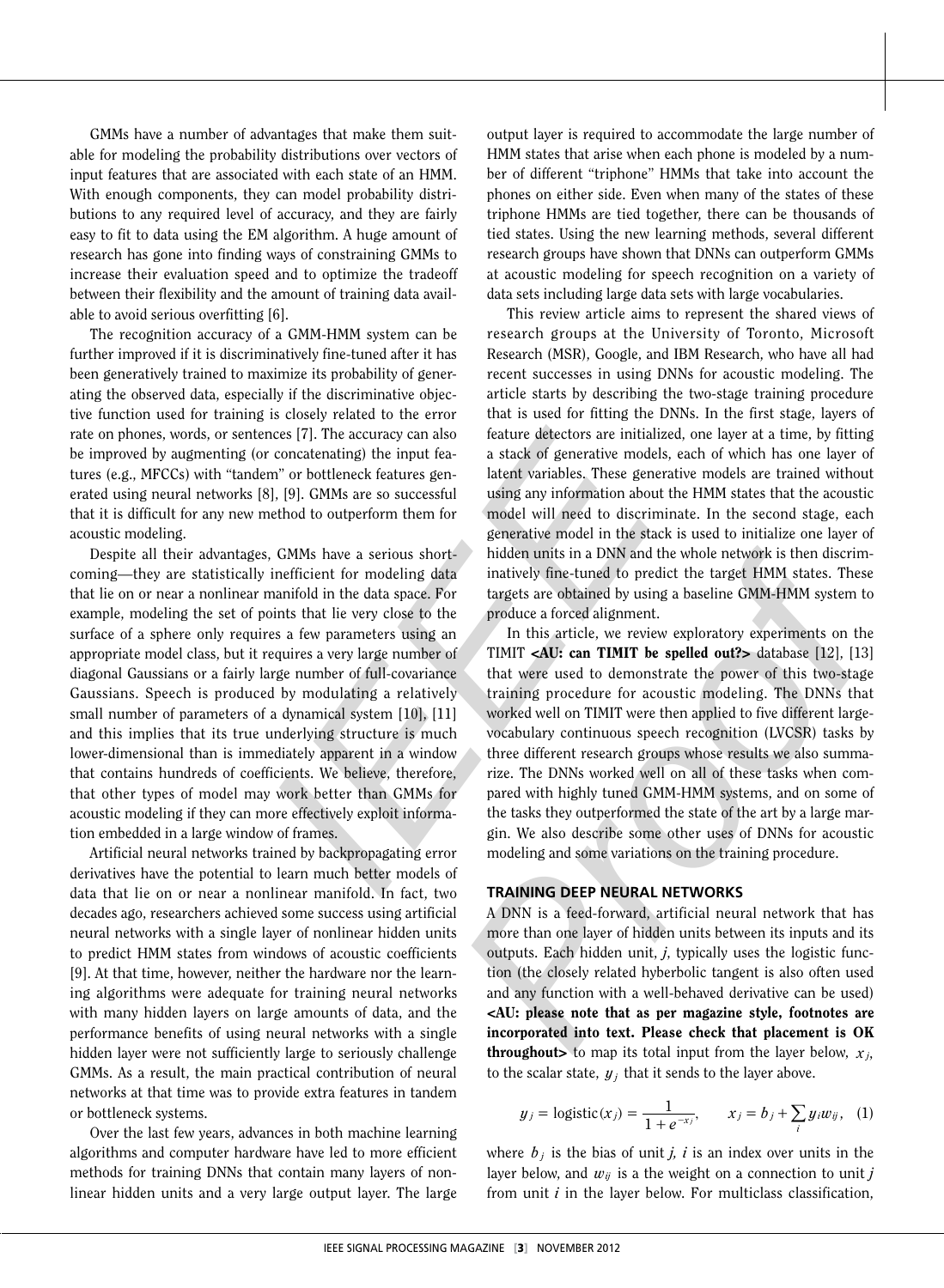output unit *j* converts its total input,  $x_j$ , into a class probability,  $p_j$ , by using the "softmax" nonlinearity

$$
p_j = \frac{\exp(x_j)}{\sum_{k} \exp(x_k)},
$$
 (2)

where *k* is an index over all classes.

DNNs can be discriminatively trained (DT) by backpropagat ing derivatives of a cost function that measures the discrepancy between the target outputs and the actual outputs produced for each training case [14]. When using the softmax output function, the natural cost function *C* is the cross entropy between the target probabilities *d* and the outputs of the softmax, *p*

$$
C = -\sum_{j} d_j \log p_j,\tag{3}
$$

where the target probabilities, typically taking values of one or zero, are the supervised information provided to train the DNN classifier.

For large training sets, it is typically more efficient to com pute the derivatives on a small, random "minibatch" of training cases, rather than the whole training set, before updating the weights in proportion to the gradient. This stochastic gradient descent method can be further improved by using a "momen tum" coefficient,  $0 < \alpha < 1$ , that smooths the gradient computed for minibatch *t*, thereby damping oscillations across ravines and speeding progress down ravines

$$
\Delta w_{ij}(t) = \alpha \Delta w_{ij}(t-1) - \epsilon \frac{\partial C}{\partial w_{ij}(t)}.
$$
 (4)

The update rule for biases can be derived by treating them as weights on connections coming from units that always have a state of one.

To reduce overfitting, large weights can be penalized in pro portion to their squared magnitude, or the learning can simply be terminated at the point at which performance on a held-out validation set starts getting worse [ 9]. In DNNs with full con nectivity between adjacent layers, the initial weights are given small random values to prevent all of the hidden units in a layer from getting exactly the same gradient.

DNNs with many hidden layers are hard to optimize. Gradient descent from a random starting point near the origin is not the best way to find a good set of weights, and unless the initial scales of the weights are carefully chosen [15], the back propagated gradients will have very different magnitudes in different layers. In addition to the optimization issues, DNNs may generalize poorly to held-out test data. DNNs with many hidden layers and many units per layer are very flexible models with a very large number of parameters. This makes them capable of modeling very complex and highly nonlinear relationships between inputs and outputs. This ability is important for highquality acoustic modeling, but it also allows them to model spurious regularities that are an accidental property of the particular examples in the training set, which can lead to severe overfitting. Weight penalties or early stopping can reduce the

overfitting but only by removing much of the modeling power. Very large training sets [16] can reduce overfitting while pre serving modeling power, but only by making training very com putationally expensive. What we need is a better method of using the information in the training set to build multiple lay ers of nonlinear feature detectors.

#### *Generative pretrainin g*

Instead of designing feature detectors to be good for discrimi nating between classes, we can start by designing them to be good at modeling the structure in the input data. The idea is to learn one layer of feature detectors at a time with the states of the feature detectors in one layer acting as the data for training the next layer. After this generative "pretraining," the multiple layers of feature detectors can be used as a much better start ing point for a discriminative "fine-tuning" phase during which backpropagation through the DNN slightly adjusts the weights found in pretraining [17]. Some of the high-level features cre ated by the generative pretraining will be of little use for dis crimination, but others will be far more useful than the raw inputs. The generative pretraining finds a region of the weightspace that allows the discriminative fine-tuning to make rapid progress, and it also significantly reduces overfitting [18].

ginally taking values of one or hardcominative "fine-tuning" phase during whistlib provided to train the DNN found in pretraining [17]. Some of the high-level features reporting that<br>tion provided to train the DNN found i A single layer of feature detectors can be learned by fitting a generative model with one layer of latent variables to the input data. There are two broad classes of generative model to choose from. A directed model generates data by first choosing the states of the latent variables from a prior distribution and then choosing the states of the observable variables from their condi tional distributions given the latent states. Examples of directed models with one layer of latent variables are factor analysis, in which the latent variables are drawn from an isotropic Gaussian, and GMMs, in which they are drawn from a discrete distribution. An undirected model has a very different way of generating data. Instead of using one set of parameters to define a prior distribution over the latent variables and a separate set of parameters to define the conditional distributions of the observable variables given the values of the latent variables, an undirected model uses a single set of parameters, W, to define the joint probability of a vector of values of the observable vari ables, v, and a vector of values of the latent variables, **h**, via an energy function, *E*

$$
p(\mathbf{v}, \mathbf{h}; \mathbf{W}) = \frac{1}{Z} e^{-E(\mathbf{v}, \mathbf{h}; \mathbf{W})}, \quad Z = \sum_{\mathbf{v}', \mathbf{h}'} e^{-E(\mathbf{v}', \mathbf{h}'; \mathbf{W})}, \tag{5}
$$

where *Z* is called the partition function.

If many different latent variables interact nonlinearly to gen erate each data vector, it is difficult to infer the states of the latent variables from the observed data in a directed model because of a phenomenon known as "explaining away" [19]. In undirected models, however, inference is easy provided the latent variables do not have edges linking them. Such a restrict ed class of undirected models is ideal for layerwise pretraining because each layer will have an easy inference procedure.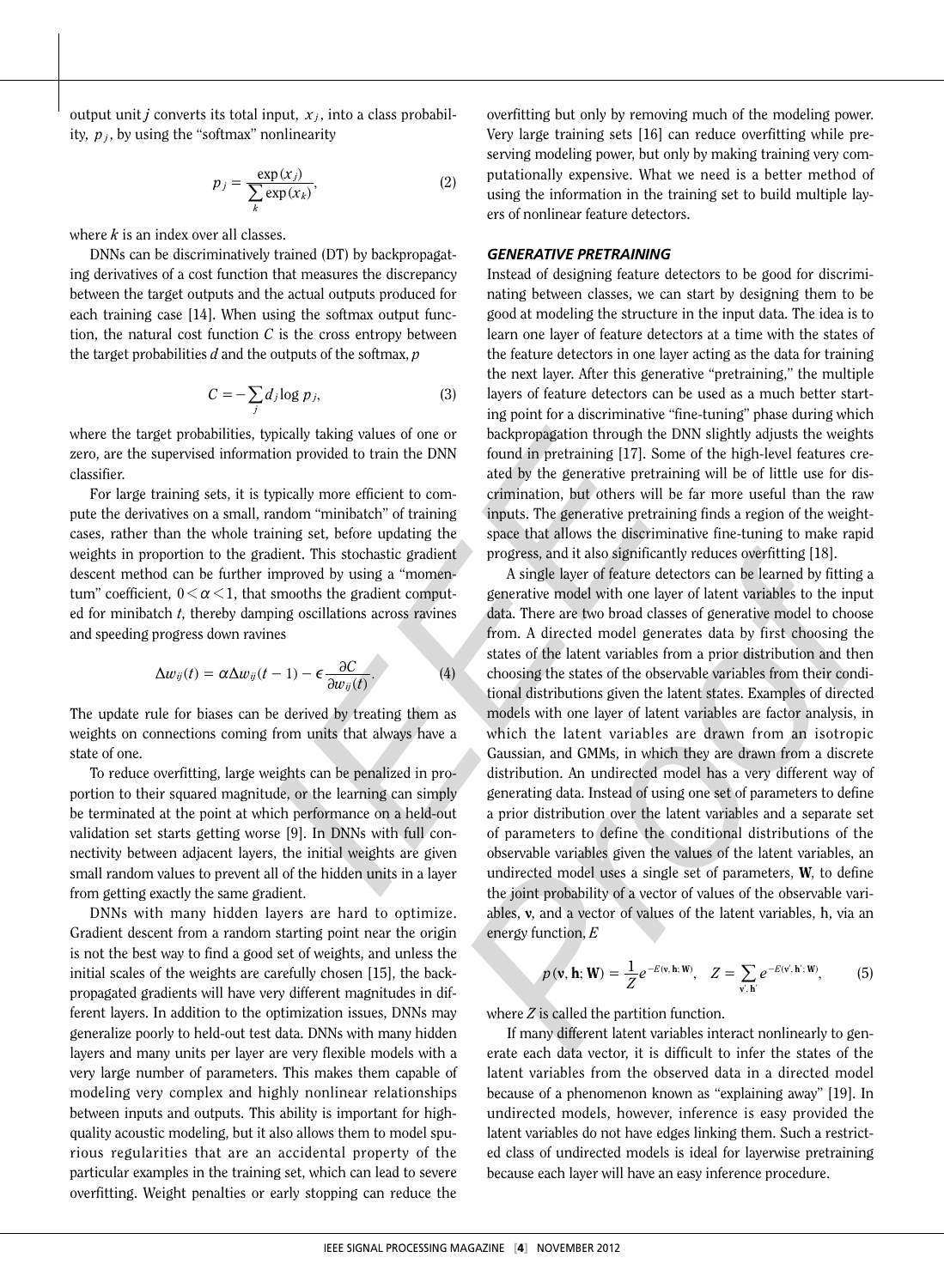We start by describing an approximate learning algorithm for a restricted Boltzmann machine (RBM) which consists of a layer of stochastic binary "visible" units that represent binary input data connected to a layer of stochastic binary hidden units that learn to model significant nonindependencies between the visible units [20]. There are undirected connections between visible and hidden units but no visible-visible or hidden-hidden connections. An RBM is a type of Markov random field (MRF) but differs from most MRFs in several ways: it has a bipartite connectivity graph, it does not usually share weights between different units, and a subset of the variables are unobserved, even during training.

#### *An efficient learnin g procedure for RBMs*

A joint configuration,  $(v, h)$  of the visible and hidden units of an RBM has an energy given by

$$
E(\mathbf{v}, \mathbf{h}) = -\sum_{i \in \text{visible}} a_i v_i - \sum_{j \in \text{hidden}} b_j h_j - \sum_{i,j} v_i h_j w_{ij}, \qquad (6)
$$

where  $v_i, h_j$  are the binary states of visible unit  $i$  and hidden unit *j*,  $a_i, b_j$  are their biases, and  $w_{ij}$  is the weight between them. The network assigns a probability to every possible pair of a visible and a hidden vector via this energy function as in (5) and the probability that the network assigns to a visible vector, **v**, is given by summing over all possible hidden vectors

$$
p(\mathbf{v}) = \frac{1}{Z} \sum_{\mathbf{h}} e^{-E(\mathbf{v}, \mathbf{h})}.
$$
 (7)

The derivative of the log probability of a training set with respect to a weight is surprisingly simple

$$
\frac{1}{N}\sum_{n=1}^{n=N}\frac{\partial\log p\left(\mathbf{v}^{n}\right)}{\partial w_{ij}}=\langle v_{i}h_{j}\rangle_{\text{data}}-\langle v_{i}h_{j}\rangle_{\text{model}},\qquad(8)
$$

where *N* is the size of the training set and the angle brackets are used to denote expectations under the distribution specified by the subscript that follows. The simple derivative in (8) leads to a very simple learning rule for performing stochastic steepest ascent in the log probability of the training data

$$
\Delta w_{ij} = \epsilon (\langle v_i h_j \rangle_{data} - \langle v_i h_j \rangle_{model}), \qquad (9)
$$

where  $\epsilon$  is a learning rate.

The absence of direct connections between hidden units in an RBM makes it is very easy to get an unbiased sample of  $\langle v_i h_j \rangle$ <sub>data</sub>. Given a randomly selected training case, v, the binary state,  $h_j$ , of each hidden unit,  $j$ , is set to one with probability

$$
p(h_j = 1 | \mathbf{v}) = \text{logistic}(b_j + \sum_i v_i w_{ij}) \tag{10}
$$

and  $v_i h_j$  is then an unbiased sample. The absence of direct connections between visible units in an RBM makes it very easy to get an unbiased sample of the state of a visible unit, given a hid den vector

$$
p(v_i = 1 | h) = \text{logistic}(a_i + \sum_j h_j w_{ij}). \tag{11}
$$

Getting an unbiased sample of  $\langle v_i h_j \rangle_{\text{model}}$ , however, is much more difficult. It can be done by starting at any random state of the visible units and performing alternating Gibbs sam pling for a very long time. Alternating Gibbs sampling consists of updating all of the hidden units in parallel using (10) fol lowed by updating all of the visible units in parallel using (11).

A much faster learning procedure called contrastive divergence (CD) was proposed in [20]. This starts by setting the states of the visible units to a training vector. Then the binary states of the hidden units are all computed in parallel using (10). Once binary states have been chosen for the hidden units, a "recon struction" is produced by setting each  $v_i$  to one with a probability given by (11). Finally, the states of the hidden units are updated again. The change in a weight is then given by

$$
\Delta w_{ij} = \epsilon \left( \langle v_i h_j \rangle_{\text{data}} - \langle v_i h_j \rangle_{\text{recon}} \right). \tag{12}
$$

A simplified version of the same learning rule that uses the states of individual units instead of pairwise products is used for the biases.

updated again. The change in a weight is then given by<br>  $\sum_{j=\text{total}} b_j h_j = \sum_{j=\text{total}} b_j h_j = \sum_{j=\text{total}} b_j h_j = 0$ . (12)<br>
Its of visible unit *i* and hidden<br>
A simplified version of the same learning rule that uses the<br>
and  $w_j$  is t CD works well even though it is only crudely approximating the gradient of the log probability of the training data [20]. RBMs learn better generative models if more steps of alternat ing Gibbs sampling are used before collecting the statistics for the second term in the learning rule, but for the purposes of pretraining feature detectors, more alternations are generally of little value and all the results reviewed here were obtained using  $CD<sub>1</sub>$  which does a single full step of alternating Gibbs sampling after the initial update of the hidden units. To suppress noise in the learning, the real-valued probabilities rather than binary samples are generally used for the reconstructions and the subsequent states of the hidden units, but it is important to use sampled binary values for the first computation of the hidden states because the sampling noise acts as a very effective regu larizer that prevents overfitting [21].

#### *Modelin g real-valued data*

Real-valued data, such as MFCCs, are more naturally modeled by linear variables with Gaussian noise and the RBM energy function can be modified to accommodate such variables, giving a Gaussian–Bernoulli RBM (GRBM)

$$
E(\mathbf{v}, \mathbf{h}) = \sum_{i \in \text{vis}} \frac{(v_i - a_i)^2}{2\sigma_i^2} - \sum_{j \in \text{hid}} b_j h_j - \sum_{i,j} \frac{v_i}{\sigma_i} h_j w_{ij}, \quad (13)
$$

where  $\sigma_i$  is the standard deviation of the Gaussian noise for visible unit *i*.

The two conditional distributions required for  $CD_1$  learning are

$$
p(h_j|\mathbf{v}) = \text{logistic}\Big(b_j + \sum_i \frac{v_i}{\sigma_i} w_{ij}\Big) \tag{14}
$$

$$
p(h_j|\mathbf{h}) = \mathcal{N}\Big(a_i + \sigma_i \sum_j h_j w_{ij}, \sigma_i^2\Big), \qquad (15)
$$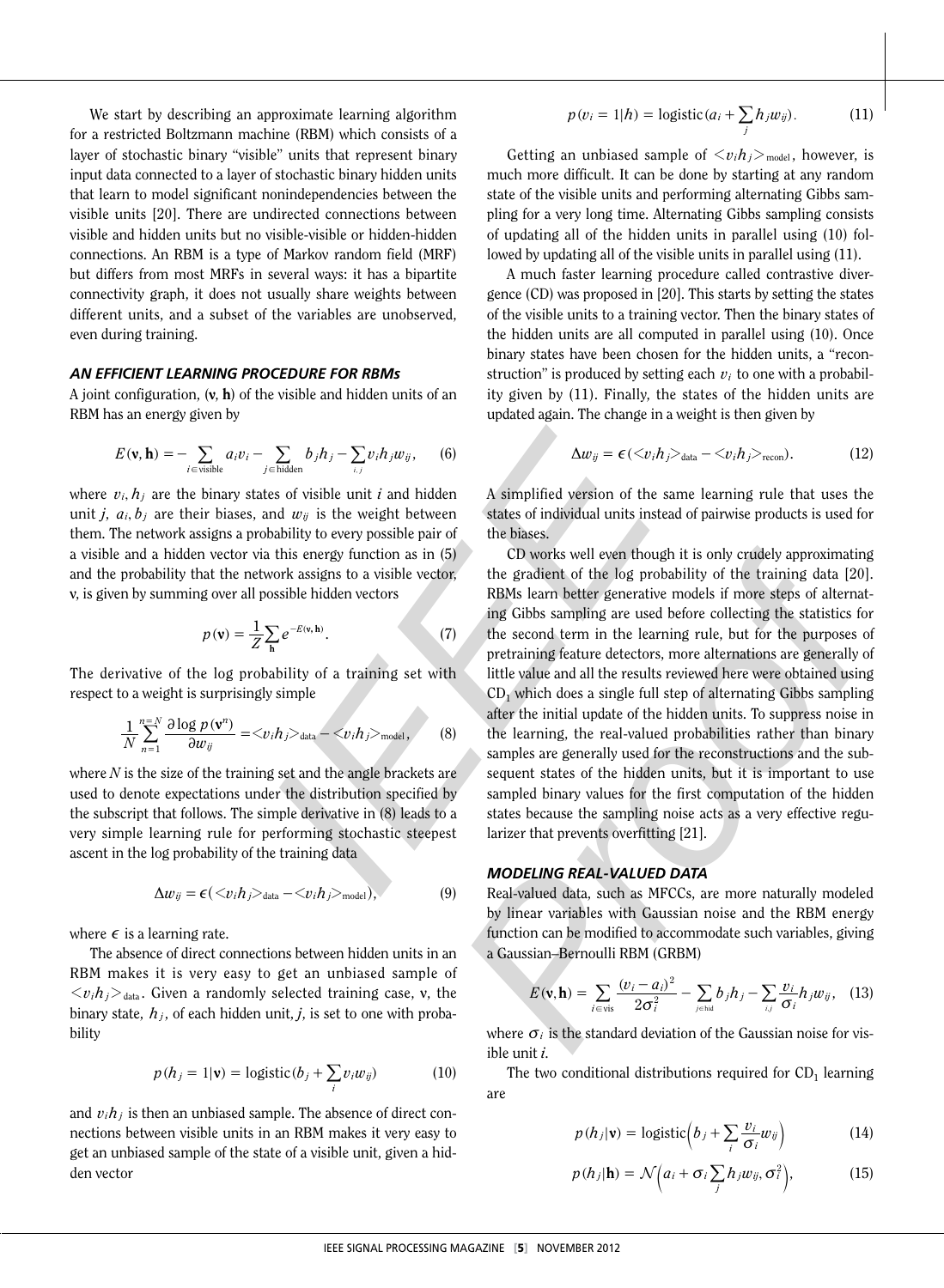where  $\mathcal{N}(\mu, \sigma^2)$  is a Gaussian. Learning the standard deviations of a GRBM is problematic for reasons described in [21], so for pretraining using CD 1, the data are normalized so that each coefficient has zero mean and unit variance, the standard devia tions are set to one when computing  $p(v|h)$ , and no noise is added to the reconstructions. This avoids the issue of deciding the right noise level.

#### *Stackin RBMs to make a deep belief network g*

After training an RBM on the data, the inferred states of the hid den units can be used as data for training another RBM that learns to model the significant dependencies between the hidden units of the first RBM. This can be repeated as many times as desired to produce many layers of nonlinear feature detectors that represent progressively more complex statistical structure in the data. The RBMs in a stack can be combined in a surpris ing way to produce a single, multilayer generative model called a deep belief net (DBN) [22]. Even though each RBM is an undi rected model, the DBN (not to be confused with a dynamic Bayesian net, which is a type of directed model of temporal data that unfortunately has the same acronym) <AU: please check that placement of footnote is OK as given> formed by the whole stack is a hybrid generative model whose top two lay ers are undirected (they are the final RBM in the stack) but whose lower layers have top-down, directed connections (see Figure 1).

To understand how RBMs are composed into a DBN, it is helpful to rewrite (7) and to make explicit the dependence on **W**:

$$
p(\mathbf{v}; \mathbf{W}) = \sum_{h} p(\mathbf{h}; \mathbf{W}) p(v|\mathbf{h}; \mathbf{W}), \qquad (16)
$$

where  $p(\mathbf{h}; \mathbf{W})$  is defined as in (7) but with the roles of the visible and hidden units reversed. Now it is clear that the model can be improved by holding  $p(\mathbf{v}|\mathbf{h}; \mathbf{W})$  fixed after training the RBM, but replacing the prior over hidden vectors  $p(\mathbf{h}; \mathbf{W})$  by a better prior, i.e., a prior that is closer to the aggregated posterior over hidden vectors that can be sampled by first picking a training case and then inferring a hidden vector using (14). This aggre gated posterior is exactly what the next RBM in the stack is trained to model.

As shown in [22], there is a series of variational bounds on the log probability of the training data, and furthermore, each time a new RBM is added to the stack, the variational bound on the new and deeper DBN is better than the previous variational bound, provided the new RBM is initialized and learned in the right way. While the existence of a bound that keeps improving is mathematically reassuring, it does not answer the practical issue, addressed in this article, of whether the learned feature detectors are useful for discrimination on a task that is unknown while training the DBN. Nor does it guarantee that anything improves when we use efficient short-cuts such as CD <sup>1</sup> training of the RBMs.

One very nice property of a DBN that distinguishes it from other multilayer, directed, nonlinear generative models is that it is possible to infer the states of the layers of hidden units in a

single forward pass. This inference, which is used in deriving the variational bound, is not exactly correct but is fairly accu rate. So after learning a DBN by training a stack of RBMs, we can jettison the whole probabilistic framework and simply use the generative weights in the reverse direction as a way of ini tializing all the feature detecting layers of a deterministic feedforward DNN. We then just add a final softmax layer and train the whole DNN discriminatively. Unfortunately, a DNN that is pretrained generatively as a DBN is often still called a DBN in the literature. For clarity, we call it a DBN-DNN.

#### *Interfacing a DNN with an HMM*

After it has been discriminatively fine-tuned, a DNN outputs probabilities of the form  $p$ (HMMstate|AcousticInput). But to compute a Viterbi alignment or to run the forward-backward algorithm within the HMM framework, we require the likeli hood p(AcousticInput|HMMstate). The posterior probabilities that the DNN outputs can be converted into the scaled likeli hood by dividing them by the frequencies of the HMM states in the forced alignment that is used for fine-tuning the DNN [ 9]. All of the likelihoods produced in this way are scaled by the same unknown factor of  $p$  (AcousticInput), but this has no effect on the alignment. Although this conversion appears to have little effect on some recognition tasks, it can be important for tasks where training labels are highly unbalanced (e.g., with many frames of silences).

#### **Phonetic Classificati on and Rec ogniti on on TI MIT**

is can be combined in a supprise<br>algorithm within the HMM framework, we require the likeli-<br>in though can head algorithm within the HMM framework, we require the likeli-<br>in though each RBM is an unditable that the DNN out The TIMIT data set provides a simple and convenient way of testing new approaches to speech recognition. The training set is small enough to make it feasible to try many variations of a new method and many existing techniques have already been benchmarked on the core test set, so it is easy to see if a new approach is promising by comparing it with existing techniques that have been implemented by their proponents [23]. Experience has shown that performance improvements on TIMIT do not necessarily translate into performance improve ments on large vocabulary tasks with less controlled recording conditions and much more training data. Nevertheless, TIMIT provides a good starting point for developing a new approach, especially one that requires a challenging amount of computa tion.

Mohamed et. al *.* [12] showed that a DBN-DNN acoustic model outperformed the best published recognition results on TIMIT at about the same time as Sainath et. al *.* [23] achieved a similar improvement on TIMIT by applying state-of-the-art techniques developed for large vocabulary recognition. Subsequent work combined the two approaches by using stateof-the-art, DT speaker-dependent features as input to the DBN-DNN [24], but this produced little further improvement, probably because the hidden layers of the DBN-DNN were already doing quite a good job of progressively eliminating speaker differences [25].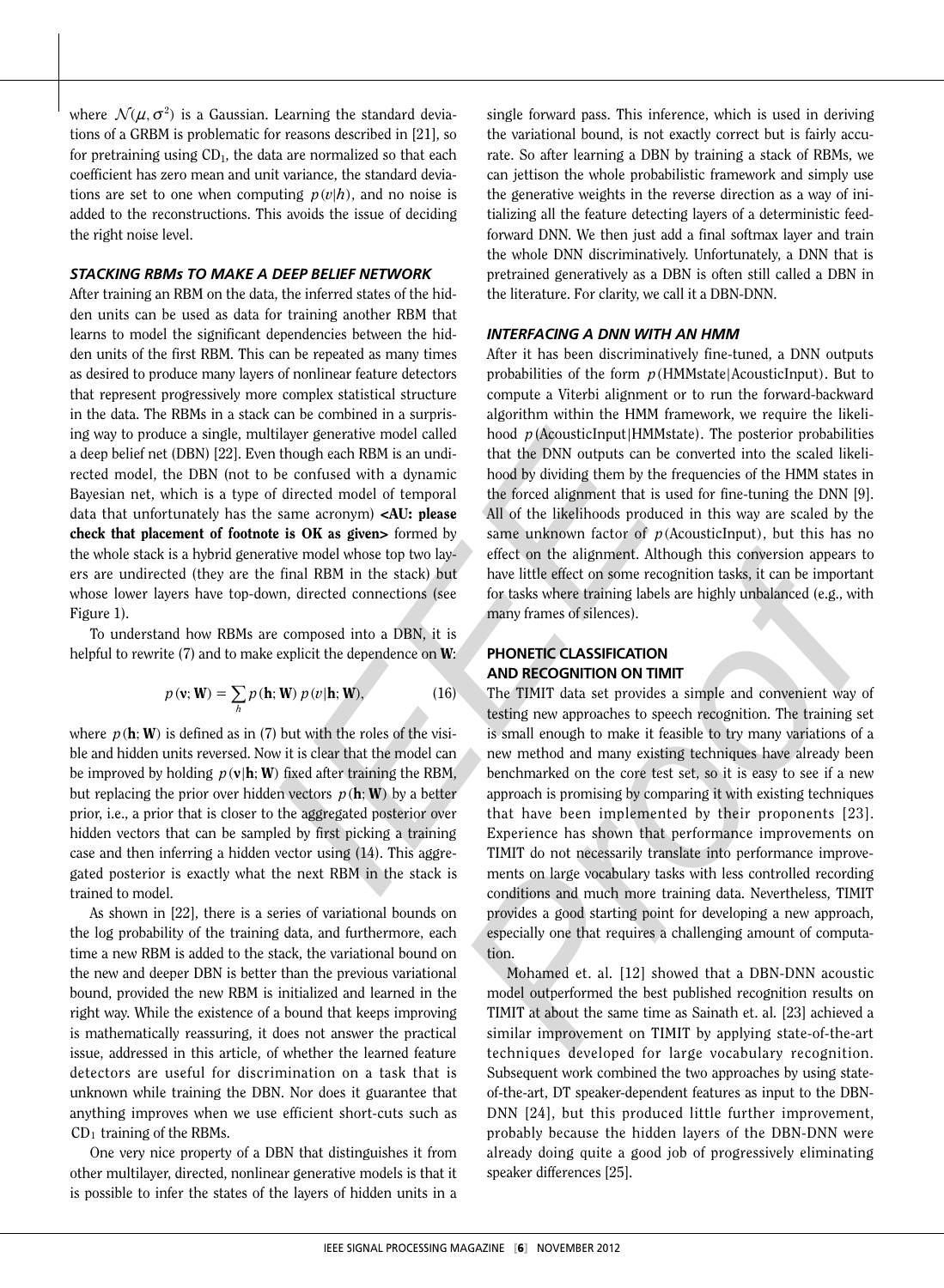

**[ Fig1] The sequence of operations used to create a DBN with three hidden layers and to convert it to a pretrained DBN -DNN. First, a GRBM is trained to model a window of frames of real-valued acoustic coefficients. Then the states of the binary hidden units of the**  GRBM are used as data for training an RBM. This is repeated to create as many hidden layers as desired. Then the stack of RBMs is **converted to a single generative model, a DBN, by replacing the undirected connections of the lower level RBMs by top-down, directed**  connections. Finally, a pretrained DBN-DNN is created by adding a "softmax" output layer that contains one unit for each possible state of each HMM. The DBN-DNN is then DT to predict the HMM state corresponding to the central frame of the input window in a forced **alignment.**

The DBN-DNNs that worked best on the TIMIT data formed the starting point for subsequent experiments on much more challenging large vocabulary tasks that were too computational ly intensive to allow extensive exploration of variations in the architecture of the neural network, the representation of the acoustic input, or the training procedure.

For simplicity, all hidden layers always had the same size, but even with this constraint it was impossible to train all possi ble combinations of number of hidden layers  $[1, 2, 3, 4, 5, 6, 7, 8]$ , number of units per layer  $[512, 1,024, 2,048, 3,072]$  and number of frames of acoustic data in the input layer [7, 11, 15, 17, 27, 37]. Fortunately, the performance of the networks on the TIMIT core test set was fairly insensitive to the precise details of the architecture and the results in [13] suggest that any combination of the numbers in boldface probably has an error rate within about 2% of the very best combination. This robustness is crucial for methods such as DBN-DNNs that have a lot of tuneable metaparameters. Our consistent finding is that multiple hidden layers always worked better than one hidden layer and, with multiple hidden layers, pretraining always improved the results on both the development and test sets in the TIMIT task. Details of the learning rates, stopping criteria, momentum, L2 <AU: should L2 be italicized?> weight penalties and minibatch size for both the pretraining and fine-tuning are given in [13].

Table 1 compares DBN-DNNs with a variety of other methods on the TIMIT core test set. For each type of DBN-DNN the architecture that performed best on the development set is reported. All methods use MFCCs as inputs except for the three marked "fbank" that use log Mel-scale filter-bank outputs.

## *Preprocessing the waveform for deep neural networks*

The state of create a DBN with three hidden layers and to convert it to a pretrained DBN-DNN. First, a<br>low of frames of real-valued acoustic coefficients. Then the states of the binary hidden units of the<br>homed, a DBN-DNN State-of-the-art ASR systems do not use filter-bank coefficients as the input representation because they are strongly correlated so modeling them well requires either full covariance Gaussians or a huge number of diagonal Gaussians. MFCCs offer a more suitable alternative as their individual components are roughly independent so they are much easier to model using a mixture of diagonal covariance Gaussians. DBN-DNNs do not require uncorrelated data and, on the TIMIT database, the work reported in [13] showed that the best performing DBN-DNNs trained with filter-bank features had a phone error rate 1.7% lower than the best performing DBN-DNNs trained with MFCCs (see Table 1).

## *Fine-tuning DBN-DNNs to optimize mutual infor mation*

In the experiments using TIMIT discussed above, the DNNs were fine-tuned to optimize the per frame cross entropy between the target HMM state and the predictions. The transi tion parameters and language model scores were obtained from an HMM-like approach and were trained independently of the DNN weights. However, it has long been known that sequence classification criteria, which are more directly correlated with the overall word or phone error rate, can be very helpful in improving recognition accuracy [7], [35] and the benefit of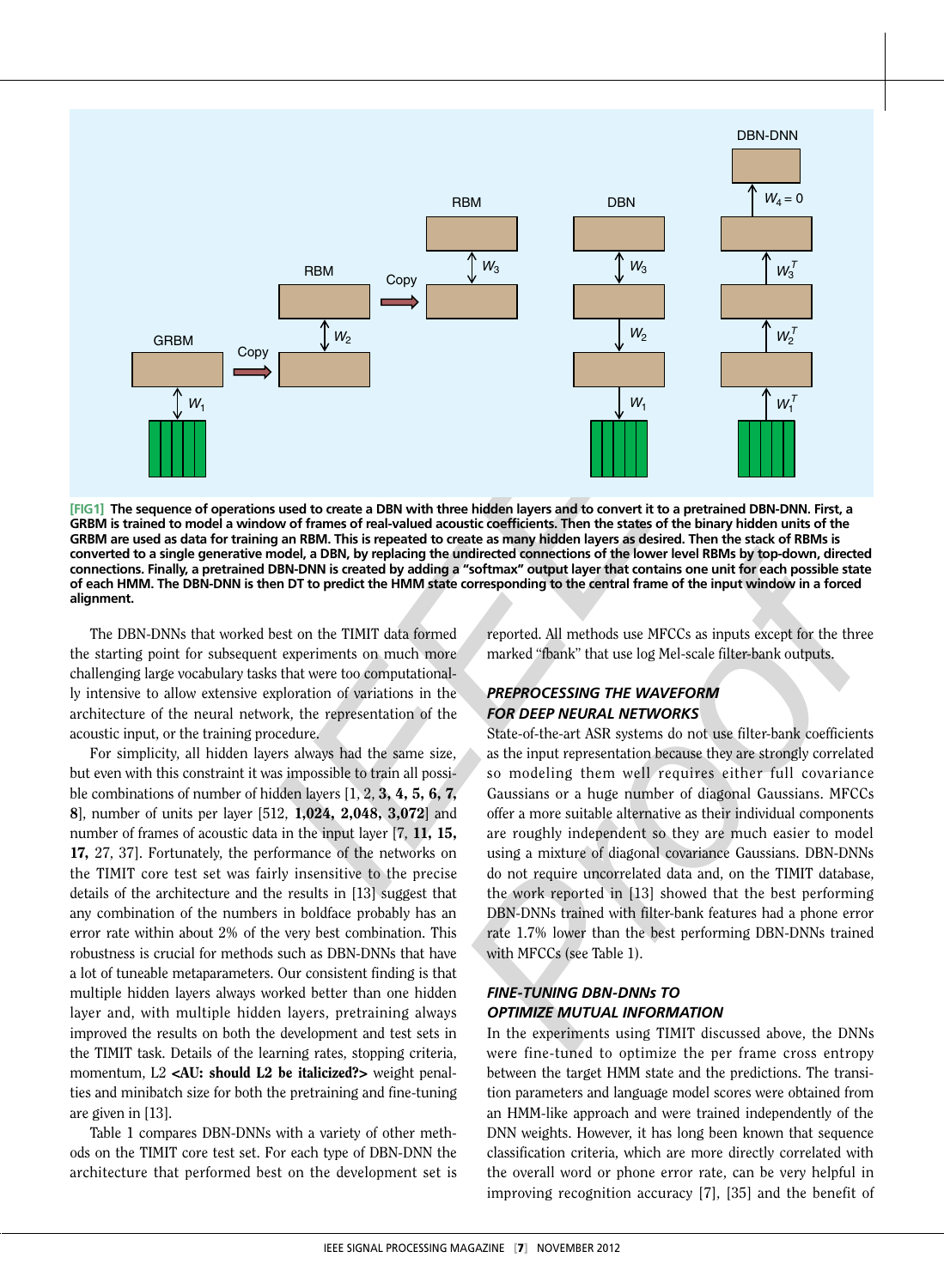#### **[TABLE 1] COMPARISONS AMONG THE REPORTED SPEAKER-INDEPENDENT (SI) PHONETIC RECOGNITION ACCU-**RACY RESULTS ON TIMIT CORE TEST SET WITH 192 SENTENC**es.**

| <b>METHOD</b>                                         | PER   |
|-------------------------------------------------------|-------|
| CD-HMM [26]                                           | 27.3% |
| AUGMENTED CONDITIONAL RANDOM FIELDS [26]              | 26.6% |
| RANDOMLY INITIALIZED RECURRENT NEURAL NETS [27]       | 26.1% |
| BAYESIAN TRIPHONE GMM-HMM [28]                        | 25.6% |
| MONOPHONE HTMS [29]                                   | 24.8% |
| <b>HETEROGENEOUS CLASSIFIERS [30]</b>                 | 24.4% |
| MONOPHONE RANDOMLY INITIALIZED DNNs (SIX LAYERS) [13] | 23.4% |
| MONOPHONE DBN-DNNs (SIX LAYERS) [13]                  | 22.4% |
| MONOPHONE DBN-DNNs WITH MMI TRAINING [31]             | 22.1% |
| TRIPHONE GMM-HMMs DT W/ BMMI [32]                     | 21.7% |
| MONOPHONE DBN-DNNs ON FBANK (EIGHT LAYERS) [13]       | 20.7% |
| MONOPHONE MCRBM-DBN-DNNs ON FBANK (FIVE LAYERS) [33]  | 20.5% |

using such sequence classification criteria with shallow neural networks has already been shown by [36]–[38]. In the more recent work reported in [31], one popular type of sequence clas sification criterion, maximum mutual information (MMI), pro posed as early as 1986 [7], was successfully applied to learn DBN-DNN weights for the TIMIT phone recognition task. MMI optimizes the conditional probability  $p(l_{1:T} | v_{1:T})$  of the whole sequence of labels,  $l_{1:T}$ , with length T, given the whole visible feature utterance  $v_{1:T}$ , or equivalently the hidden feature sequence  $h_{1:T}$  extracted by the DNN

$$
p(l_{1:T}|v_{1:T}) = p(l_{1:T}|h_{1:T})
$$
  
= 
$$
\frac{\exp(\sum_{t=1}^{T} \gamma_{ij} \phi_{ij}(l_{t-1}, l_t) + \sum_{t=1}^{T} \sum_{d=1}^{D} \lambda_{l,d} h_{td})}{Z(h_{1:T})},
$$
 (17)

where the transition feature  $\phi_{ij}(l_{t-1}, l_t)$  takes on a value of one if  $l_{t-1} = i$  and  $l_t = j$ , and otherwise takes on a value of zero, where  $\gamma_{ij}$  is the parameter associated with this transition feature,  $h_{td}$  is the dth dimension of the hidden unit value at the *t*th frame at the final layer of the DNN, and where *D* is the num ber of units in the final hidden layer. Note the objective function of (17) derived from mutual information [35] is the same as the conditional likelihood associated with a specialized linear-chain conditional random field. Here, it is the topmost layer of the DNN below the softmax layer, not the raw speech coefficients of MFCC or PLP, that provides "features" to the conditional ran dom field.

To optimize the log conditional probability  $p(l_{1:T}^n | v_{1:T}^n)$  of the *n*th utterance, we take the gradient over the activation parame ters  $\lambda_{kd}$ , transition parameters  $\gamma_{ij}$ , and the lower-layer weights of the DNN,  $w_{ij}$ , according to

$$
\frac{\partial \log p(l_{1:T}^n | v_{1:T}^n)}{\partial \lambda_{kd}} = \sum_{t=1}^T (\delta(l_t^n = k) - p(l_t^n = k | v_{1:T}^n)) h_{td}^n \quad (18)
$$

$$
\frac{\partial \log p(l_{1:T}^n | v_{1:T}^n)}{\partial \gamma_{ij}} = \sum_{t=1}^T [\delta(l_{t-1}^n = i, l_t^n = j)
$$

$$
-p(l_{t-1}^n = i, l_t^n = j|v_{1:T}^n|] \tag{19}
$$

$$
\frac{\partial \log p\left(\prod_{i:T}^{n} | \nu_{1:T}^{n}\right)}{\partial w_{ij}} = \sum_{t=1}^{T} \left[\lambda_{l_{td}} - \sum_{k=1}^{K} p\left(\prod_{i}^{n} = k | \nu_{1:T}^{n}\right) \lambda_{kd}\right] \times h_{td}^{n}(1 - h_{td}^{n}) x_{it}^{n}.
$$
\n(20)

Note that the gradient  $\left(\frac{\partial \log p(l_{1:T}^n | v_{1:T}^n) }{\partial w_{ij}}\right)$  above can be viewed as back-propagating the error  $\delta(l_i^n = k) - p(l_i^n = k | v_{1:T}^n)$ , ; versus  $\delta(l_i^n = k) - p(l_i^n = k|v_i^n)$  in the frame-based training algorithm.

In implementing the above learning algorithm for a DBN-DNN, the DNN weights can first be fine-tuned to optimize the per frame cross entropy. The transition parameters can be ini tialized from the combination of the HMM transition matrices and the "phone language" model scores, and can be further optimized by tuning the transition features while fixing the DNN weights before the joint optimization. Using the joint optimization with careful scheduling, we observe that the sequential MMI training can outperform the frame-level train ing by about 5% relative within the same system in the same laboratory.

## *Convolutional DNNs for phone classification and reco gnition*

ENAIC (WE LAYESS) and the "phone language" model sores, and can be further<br>
FRANC (FRE LAYESS) 23.3% optimized by tuning the transition features while fixing the<br>
DNN weights hefore the joint optimization. Using the joint All the previously cited work reported phone recognition results on the TIMIT database. In recognition experiments, the input is the acoustic input for the whole utterance while the output is the spoken phonetic sequence. A decoding process using a phone language model is used to produce this output sequence. Phonetic classification is a different task where the acoustic input has already been labeled with the correct boundaries between different phonetic units and the goal is to classify these phones conditioned on the given boundaries. In [39], convolu tional DBN-DNNs were introduced and successfully applied to various audio tasks including phone classification on the TIMIT database. In this model, the RBM was made convolutional in time by sharing weights between hidden units that detect the same feature at different times. A max-pooling operation was then performed, which takes the maximal activation over a pool of adjacent hidden units that share the same weights but apply them at different times. This yields some temporal invariance.

Although convolutional models along the temporal dimen sion achieved good classification results [39], applying them to phone recognition is not straightforward. This is because tem poral variations in speech can be partially handled by the dynamic programing procedure in the HMM component and those aspects of temporal variation that cannot be adequately handled by the HMM can be addressed more explicitly and effec tively by hidden trajectory models [40].

The work reported in [34] applied local convolutional filters with max-pooling to the frequency rather than time dimension of the spectrogram. Sharing-weights and pooling over frequen cy was motivated by the shifts in formant frequencies caused by speaker variations. It provides some speaker invariance while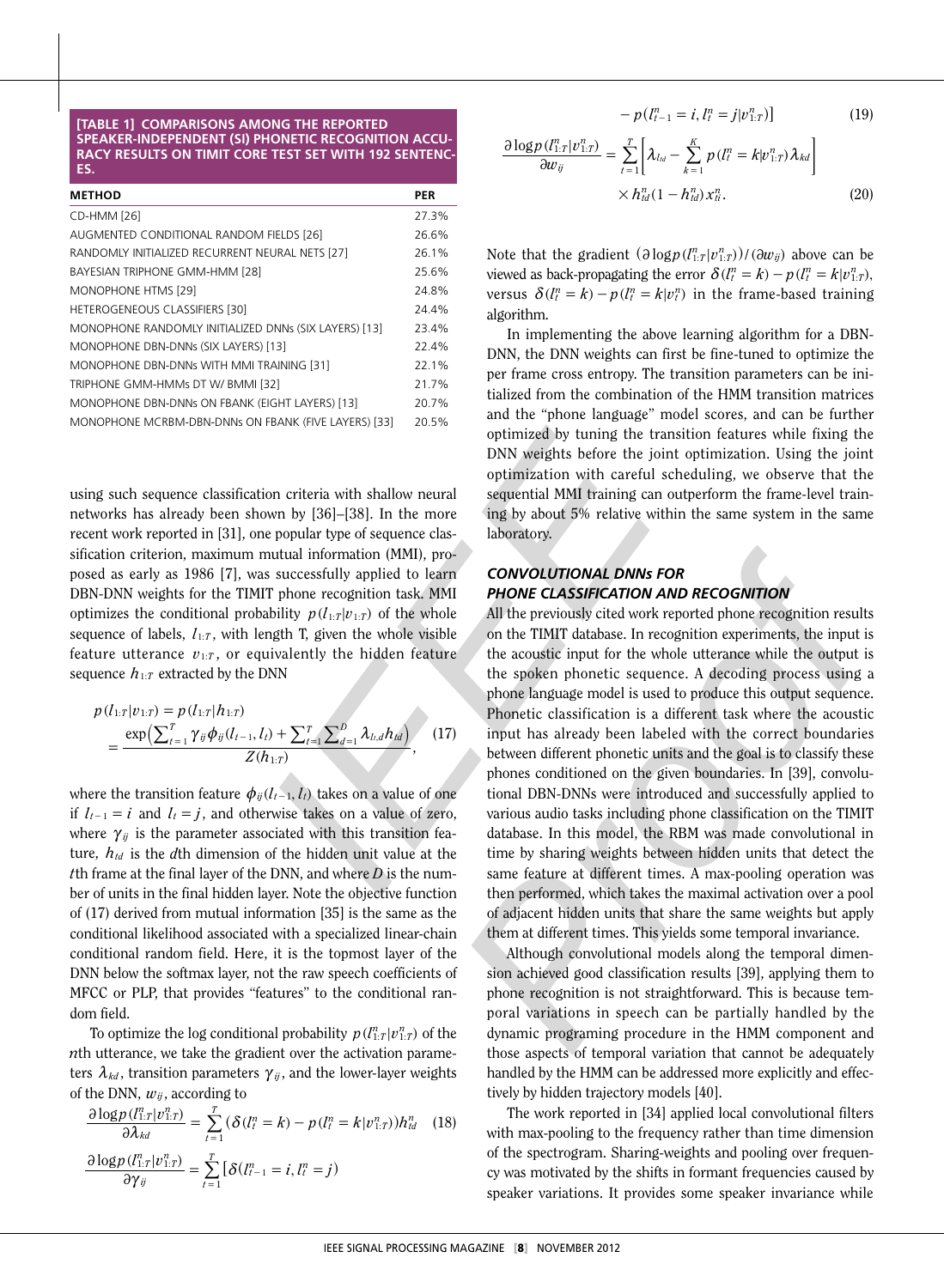also offering noise robustness due to the band-limited nature of the filters. [34] only used weight-sharing and max-pooling across nearby frequencies because, unlike features that occur at different positions in images, acoustic features occurring at very different frequencies are very different.

# *A summary of the differences between DNNs and GMMs*

Here we summarize the main differences between the DNNs and GMMs used in the TIMIT experiments described so far in this article. First, one major element of the DBN-DNN, the RBM, which serves as the building block for pretraining, is an instance of "product of experts" [20], in contrast to mixture models that are a "sum of experts." Product models have only very recently been explored in speech processing, e.g., [41]. <AU: please check that the placement of the incorporated footnote is OK as given> Mixture models with a large number of components use their parameters inefficiently because each parameter only applies to a very small fraction of the data whereas each parame ter of a product model is constrained by a large fraction of the data. Second, while both DNNs and GMMs are nonlinear models, the nature of the nonlinearity is very different. A DNN has no problem modeling multiple simultaneous events within one frame or window because it can use different subsets of its hid den units to model different events. By contrast, a GMM assumes that each datapoint is generated by a single component of the mixture so it has no efficient way of modeling multiple simulta neous events. Third, DNNs are good at exploiting multiple frames of input coefficients whereas GMMs that use diagonal covariance matrices benefit much less from multiple frames because they require decorrelated inputs. Finally, DNNs are learned using stochastic gradient descent, while GMMs are learned using the EM algorithm or its extensions [35], which makes GMM learning much easier to parallelize on a cluster machine.

# **Com paring DBN -DNN s with GMM s FOR LARGE-VOCABULARY SPEECH RECOGNITION**

The success of DBN-DNNs on TIMIT tasks starting in 2009 moti vated more ambitious experiments with much larger vocabularies and more varied speaking styles. In this section, we review experiments by three different speech groups on five different benchmark tasks for large-vocabulary speech recognition. To make DBN-DNNs work really well on large vocabulary tasks it is important to replace the monophone HMMs used for TIMIT (and also for early neural network/HMM hybrid systems) with tri phone HMMs that have many thousands of tied states [42]. Predicting these context-dependent states provides several advantages over monophone targets. They supply more bits of information per frame in the labels. They also make it possible to use a more powerful triphone HMM decoder and to exploit the sensible classes discovered by the decision tree clustering that is used to tie the states of different triphone HMMs. Using contextdependent HMM states, it is possible to outperform state-of-theart BMMI trained GMM-HMM systems with a two-hidden-layer neural network without using any pretraining [43], though using more hidden layers and pretraining works even better.

#### *Bin - Voice-Search speech reco gnition ta s k g*

The first successful use of acoustic models based on DBN-DNNs for a large vocabulary task used data collected from the Bing mobile voice search application (BMVS). The task used 24 h of training data with a high degree of acoustic variability caused by noise, music, side-speech, accents, sloppy pronunciation, hesita tion, repetition, interruptions, and mobile phone differences. The results reported in [42] demonstrated that the best DNN-HMM acoustic model trained with context-dependent states as targets achieved a sentence accuracy of 69.6% on the test set, compared with 63.8% for a strong, minimum phone error (MPE)-trained GMM-HMM baseline.

corporated footnots is OK as<br>
The DBN-DNN used in the experiments was based on one of<br>
frogenumber of components use the DBN-DNNs that worked well for the TIMIT task. It used for<br>
because each parameter only pretrained la The DBN-DNN used in the experiments was based on one of the DBN-DNNs that worked well for the TIMIT task. It used five pretrained layers of hidden units with 2,048 units per layer and was trained to classify the central frame of an 11-frame acoustic context window using 761 possible context-dependent states as targets. In addition to demonstrating that a DBN-DNN could provide gains on a large vocabulary task, several other important issues were explicitly investigated in [42]. It was found that using tied triphone context-dependent state targets was crucial and clearly superior to using monophone state targets, even when the latter were derived from the same forced alignment with the same baseline. It was also confirmed that the lower the error rate of the system used during forced alignment to generate frame-level training labels for the neural net, the lower the error rate of the final neural-net-based system. This effect was consistent across all the alignments they tried, including mono phone alignments, alignments from ML-trained GMM-HMM systems, and alignments from DT GMM-HMM systems.

Further work after that of [42] extended the DNN-HMM acoustic model from 24 h of training data to 48 h and explored the respective roles of pretraining and fine-tuning the DBN-DNN [44]. As expected, pretraining is helpful in training the DBN-DNN because it initializes the DBN-DNN weights to a point in the weight-space from which fine-tuning is highly effective. However, a moderate increase of the amount of unla beled pretraining data has an insignificant effect on the final recognition results (69.6% to 69.8%), as long as the original training set is fairly large. By contrast, the same amount of additional labeled fine-tuning training data significantly improves the performance of the DNN-HMMs (accuracy from 69.6% to 71.7%).

#### *Switchboard speech reco gnition ta s k*

The DNN-HMM training recipe developed for the Bing voice search data was applied unaltered to the Switchboard speech recognition task [43] to confirm the suitability of DNN-HMM acoustic models for large vocabulary tasks. Before this work, DNN-HMM acoustic models had only been trained with up to 48 h of data [44] and hundreds of tied triphone states as targets, whereas this work used over 300 h of training data and thou -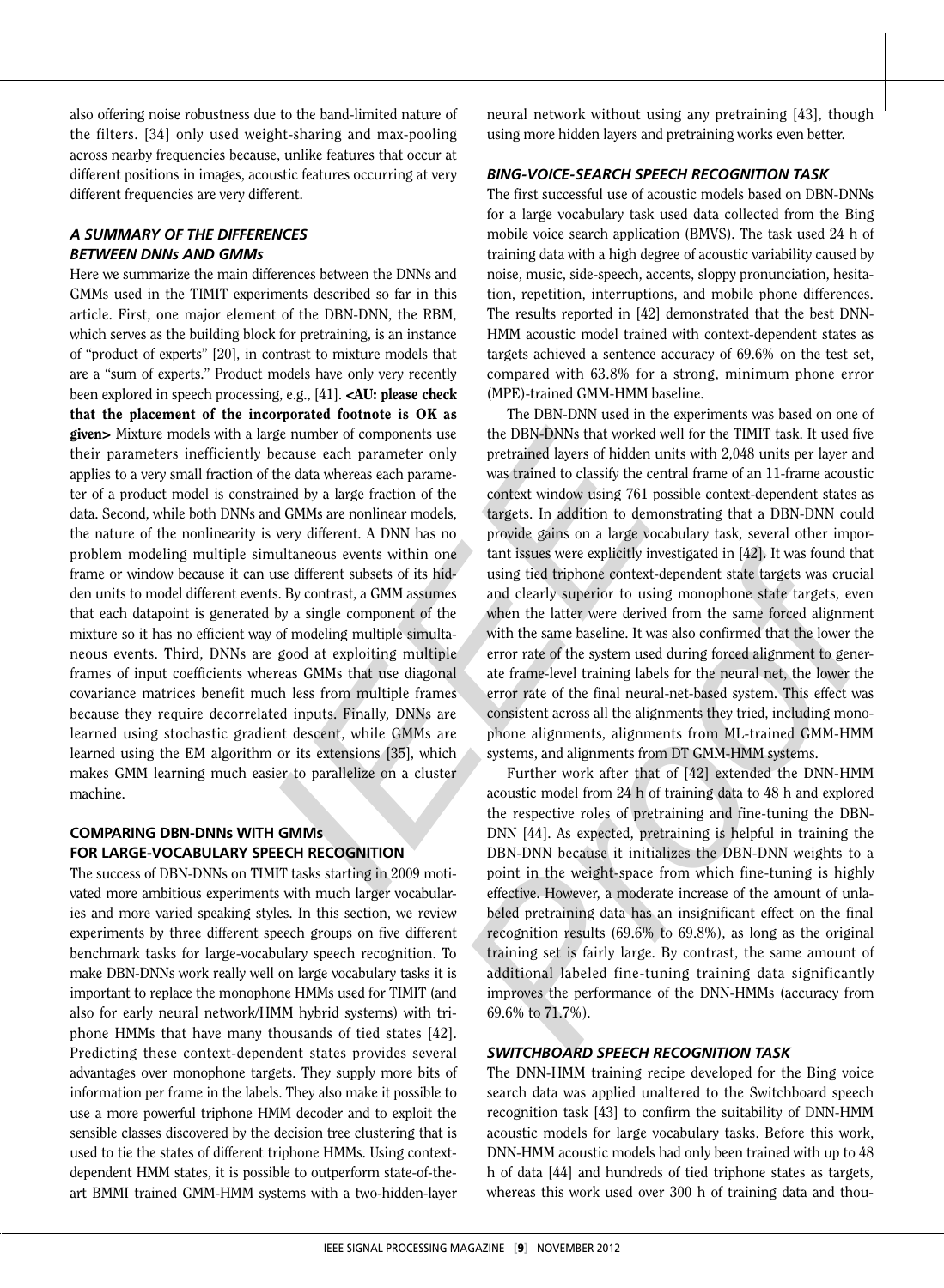sands of tied triphone states as targets. Furthermore, Switchboard is a publicly available speech-to-text transcription benchmark task that allows much more rigorous comparisons among techniques.

The baseline GMM-HMM system on the Switchboard task was trained using the standard 309-h Switchboard-I training set. Thirteen-dimensional PLP features with windowed meanvariance normalization were concatenated with up to thirdorder derivatives and reduced to 39 dimensions by a form of linear discriminant analysis (LDA) called heteroscedastic LDA (HDLA) <AU: please check that the expansion of HLDA is correct as given>. The SI crossword triphones used the common left-to-right three-state topology and shared 9,304 tied states.

The baseline GMM-HMM system had a mixture of 40 Gaussians per (tied) HMM state that were first trained genera tively to optimize a maximum likelihood (ML) criterion and then refined discriminatively to optimize a boosted maximummutual-information (BMMI) criterion. A seven-hidden-layer DBN-DNN with 2,048 units in each layer and full connectivity between adjacent layers replaced the GMM in the acoustic model. The trigram language model, used for both systems, was trained on the training transcripts of the 2,000 h of the Fisher corpus and interpolated with a trigram model trained on writ ten text.

The primary test set is the FSH <AU: please spell out FSH> portion of the 6.3-h Spring 2003 National Institute of Standards and Technology <AU: please check that the expansion of NIST is correct as given> rich transcription set (RT03S). Table 2 extracted from the literature shows a summary of the core results. Using a DNN reduced the word error rate (WER) from the 27.4% of the baseline GMM-HMM (trained with BMMI) to 18.5%—a 33% relative reduction. The DNN-HMM system trained on 309 h performs as well as combining several speakeradaptive (SA), multipass systems that use vocal tract length normalization (VTLN) and nearly seven times as much acoustic

training data (the 2,000-h Fisher corpus) (18.6%; see the last row in Table 2).

Detailed experiments [43] on the Switchboard task con firmed that the remarkable accuracy gains from the DNN-HMM acoustic model are due to the direct modeling of tied triphone states using the DBN-DNN, the effective exploitation of neighboring frames by the DBN-DNN, and the strong modeling power of deeper networks, as was discovered in the Bing voice search task [44], [42]. Pretraining the DBN-DNN leads to the best results but it is not critical: For this task, it provides an absolute WER reduction of less than 1% and this gain is even smaller when using five or more hidden layers. For underre sourced languages that have smaller amounts of labeled data, pretraining is likely to be far more helpful.

Further study [45] suggests that feature-engineering techniques such as HLDA and VTLN, commonly used in GMM-HMMs, are more helpful for shallow neural nets than for DBN-DNNs, presumably because DBN-DNNs are able to learn appropriate features in their lower layers.

#### GOOGLE VOICE INPUT SPEECH RECOGNITION TASK

Google Voice Input transcribes voice search queries, short mes sages, e-mails, and user actions from mobile devices. This is a large vocabulary task that uses a language model designed for a mixture of search queries and dictation.

Google's full-blown model for this task, which was built from a very large corpus, uses an SI GMM-HMM model composed of context-dependent crossword triphone HMMs that have a leftto-right, three-state topology. This model has a total of 7,969 senone states and uses as acoustic input PLP features that have been transformed by LDA. Semitied covariances (STCs) are used in the GMMs to model the LDA transformed features and BMMI [46] was used to train the model discriminatively.

Jaitly et. al. [47] used this model to obtain approximately 5,870 h of aligned training data for a DBN-DNN acoustic model that predicts the 7,969 HMM state posteriors from the acoustic

Ikelihood (ML) criterion and THOM-<br>
incition of the Day and VTLA), commonly used in GMM-<br>
optimize a boosted maximum-<br>
HMMs, are more helpful for shallow neural nets than for<br>
retierion. A seven-hidden-layer BRN-DNNs, pre input. The DBN-DNN was loosely based on one of the DBN-DNNs used for the TIMIT task. It had four hidden layers with 2,560 fully con nected units per layer and a final "softmax" layer with 7,969 alternative states. Its input was 11 contiguous frames of 40 log filter-bank outputs with no temporal derivatives. Each DBN-DNN layer was pretrained for one epoch as an RBM and then the resulting DNN was discriminatively fine-tuned for one epoch. Weights with magnitudes below a threshold were then permanently set to zero before a further quarter epoch of training. One third of the weights in the final network were zero. In addition to the DBN-DNN training, sequencelevel discriminative fine-tuning of the neural network was performed using MMI, similar to the method proposed in [37]. Model combina tion was then used to combine results from the

**[Table 2] Com paring five different DBN -DNN a coustic models with tw o str ong GMM-HMM b aseline syste ms th at are DT. SI tr aining on 309 h of d ata and single-pass dec oding were used f or all models EXCEPT FOR THE GMM-HMM SYSTEM SHOWN ON THE LAST ROW WHICH** USED SA TRAINING WITH 2,000 H OF DATA AND MULTIPASS DECODING INCLUDING HYPOTHESES COMBINATION. IN THE TABLE, "40 MIX" MEANS A MIXTURE OF 40 GAUSSIANS PER HMM STATE AND "15.2 NZ" MEANS 15.2 MIL-LION, NONZERO WEIGHTS. WERs IN % ARE SHOWN FOR TWO SEPARATE TEST **sets, Hub500-SWB and RT03 S -FSH .**

|                                              |         | WER                                    |           |
|----------------------------------------------|---------|----------------------------------------|-----------|
| <b>MODELING TECHNIQUE</b>                    |         | #PARAMS [10 <sup>6</sup> ] HUB5'00-SWB | RT03S-FSH |
| GMM, 40 MIX DT 309H SI                       | 29.4    | 23.6                                   | 27.4      |
| NN 1 HIDDEN-LAYER $\times$ 4,634 UNITS       | 43.6    | 26.0                                   | 29.4      |
| $+2 \times 5$ NEIGHBORING FRAMES             | 45.1    | 22.4                                   | 25.7      |
| DBN-DNN 7 HIDDEN LAYERS $\times$ 2,048 UNITS | 45.1    | 17.1                                   | 19.6      |
| + UPDATED STATE ALIGNMENT                    | 45.1    | 16.4                                   | 18.6      |
| $+$ SPARSIFICATION                           | 15.2 NZ | 16.1                                   | 18.5      |
| GMM 72 MIX DT 2000H SA                       | 102.4   | 17.1                                   | 18.6      |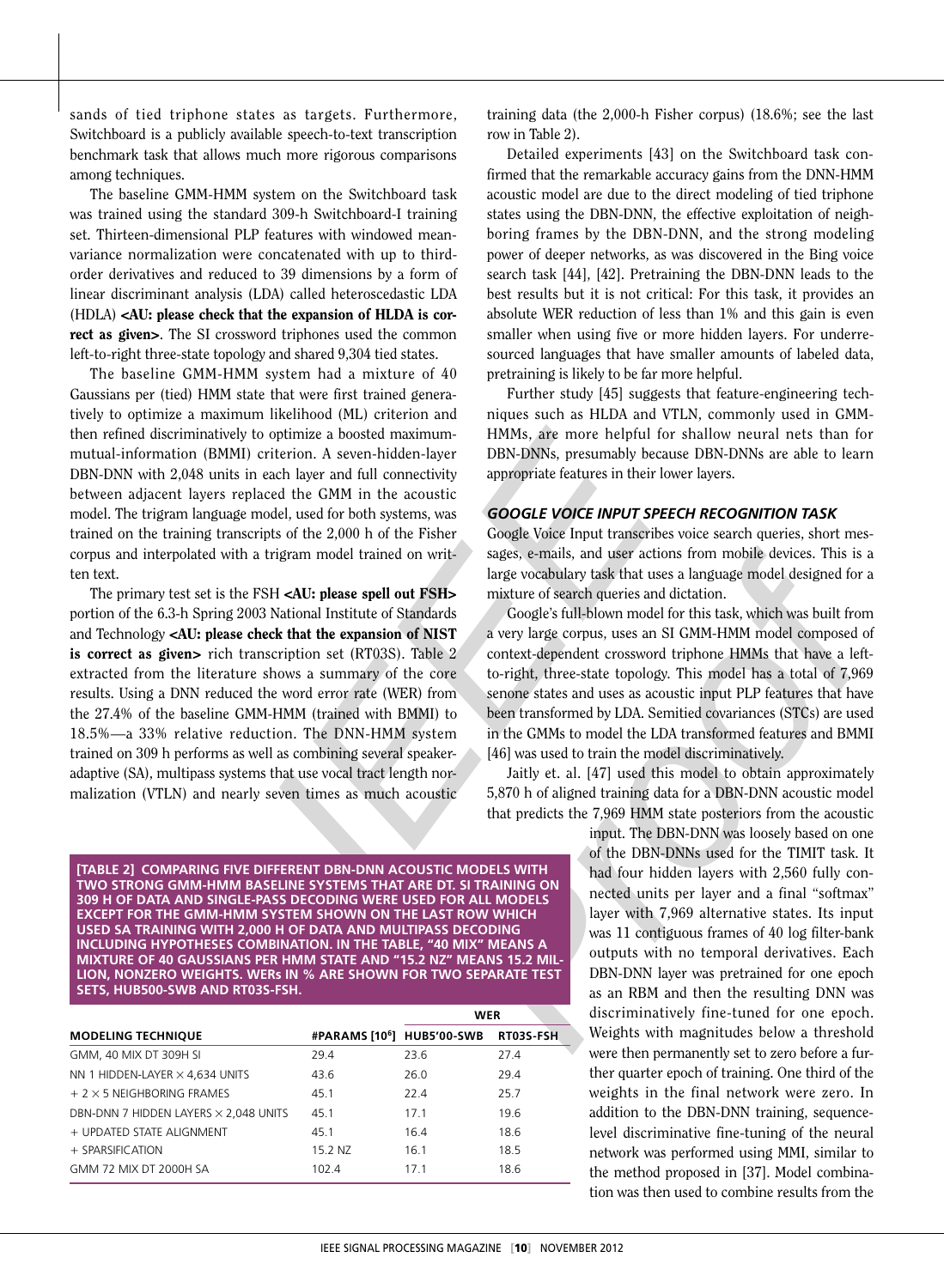GMM-HMM system with the DNN-HMM hybrid, using the SCARF <AU: plesae spell out SCARF> framework [47]. Viterbi decoding was done using the Google system [48] with modifica tions to compute the scaled log likelihoods from the estimates of the posterior probabilities and the state priors. Unlike the other systems, it was observed that for Voice Input it was essen tial to smooth the estimated priors for good performance. This smoothing of the priors was performed by rescaling the log pri ors with a multiplier that was chosen by using a grid search to find a joint optimum of the language model weight, the word insertion penalty, and the smoothing factor.

On a test set of anonymized utterances from the live Voice Input system, the DBN-DNN-based system achieved a WER of 12.3%—a 23% relative reduction compared to the best GMMbased system for this task. MMI sequence discriminative training gave an error rate of 12.2% and model combination with the GMM system 11.8%.

#### YOUTUBE SPEECH RECOGNITION TASK

In this task, the goal is to transcribe Youtube data. Unlike the mobile voice input applications described above, this application does not have a strong language model to constrain the interpretation of the acoustic information so good discrimination requires an accurate acoustic model.

Google's full-blown baseline, built with a much larger train ing set, was used to create approximately 1,400 h of aligned training data. This was used to create a new baseline system for which the input was nine frames of MFCCs that were trans formed by LDA. SA training was performed, and decision tree clustering was used to obtain 17,552 triphone states. STCs were used in the GMMs to model the features. The acoustic models were further improved with BMMI. During decoding, ML linear regression (MLLR) and feature space MLLR (fMLLR) transforms were applied.

The acoustic data used for training the DBN-DNN acoustic model were the fMLLR-transformed features. The large number of HMM states added significantly to the computational burden, since most of the computation is done at the output layer. To reduce this burden, the DNN used only four hidden layers with 2,000 units in the first hidden layer and only 1,000 in each of the layers above.

About ten epochs of training were performed on this data before sequence-level training and model combination. The DBN-DNN gave an absolute improvement of 4.7% over the baseline system's WER of 52.3%. Sequence-level fine-tuning of the DBN-DNN further improved results by 0.5% and model combination produced an additional gain of 0.9%.

# *English Broadcast News speech recognition task*

DNNs have also been successfully applied to an English broad cast news task. Since a GMM-HMM baseline creates the initial training labels for the DNN, it is important to have a good base line system. All GMM-HMM systems created at IBM use the fol lowing recipe to produce a state-of-the-art baseline system.

First, SI features are created, followed by SA-trained (SAT) and DT features. Specifically, given initial PLP features, a set of SI features are created using LDA. Further processing of LDA fea tures is performed to create SAT features using VTLN followed by fMLLR. Finally, feature and model-space discriminative training is applied using the BMMI or MPE criterion.

Using alignments from a baseline system, [32] trained a DBN-DNN acoustic model on 50 h of data from the 1996 and 1997 English Broadcast News Speech Corpora [37]. The DBN-DNN was trained with the best-performing LVCSR features, specifically the SAT +DT features. The DBN-DNN architecture consisted of six hidden layers with 1,024 units per layer and a final softmax layer of 2,220 context-dependent states. The SAT +DT feature input into the first layer used a context of nine frames. Pretraining was performed following a recipe similar to [42].

and model combination with the smiline to [42]. The tuning were performed. During the first<br>
phases of me-tuning were performed. During the first<br> **TRON TASK**<br>
IDENTIFY the signalizer and the leading that who it tailing s Two phases of fine-tuning were performed. During the first phase, the cross entropy loss was used. For cross entropy train ing, after each iteration through the whole training set, loss is measured on a held-out set and the learning rate is annealed (i.e., reduced) by a factor of two if the held-out loss has grown or improves by less than a threshold of 0.01% from the previous iteration. Once the learning rate has been annealed five times, the first phase of fine-tuning stops. After weights are learned via cross entropy, these weights are used as a starting point for a second phase of fine-tuning using a sequence criterion [37] that utilizes the MPE objective function, a discriminative objective function similar to MMI [ 7] but which takes into account pho neme error rate.

A strong SAT+DT GMM-HMM baseline system, which con sisted of 2,220 context-dependent states and 50,000 Gaussians, gave a WER of 18.8% on the EARS <AU: can EARS be spelled out?> Dev-04f set, whereas the DNN-HMM system gave 17.5% [50].

#### *Summary of the main results for D B N -DNN acoustic model s on LVCS R ta s ks*

Table 3 summarizes the acoustic modeling results described above. It shows that DNN-HMMs consistently outperform GMM-HMMs that are trained on the same amount of data, sometimes by a large margin. For some tasks, DNN-HMMs also outperform GMM-HMMs that are trained on much more data.

#### *Speedin g up DNNs at reco gnition time*

State pruning or Gaussian selection methods can be used to make GMM-HMM systems computationally efficient at recogni tion time. A DNN, however, uses virtually all its parameters at every frame to compute state likelihoods, making it potentially much slower than a GMM with a comparable number of param eters. Fortunately, the time that a DNN-HMM system requires to recognize 1 s of speech can be reduced from 1.6 s to 210 ms, without decreasing recognition accuracy, by quantizing the weights down to 8 b and using the very fast SIMD primitives for fixed-point computation that are provided by a modern x86 cen -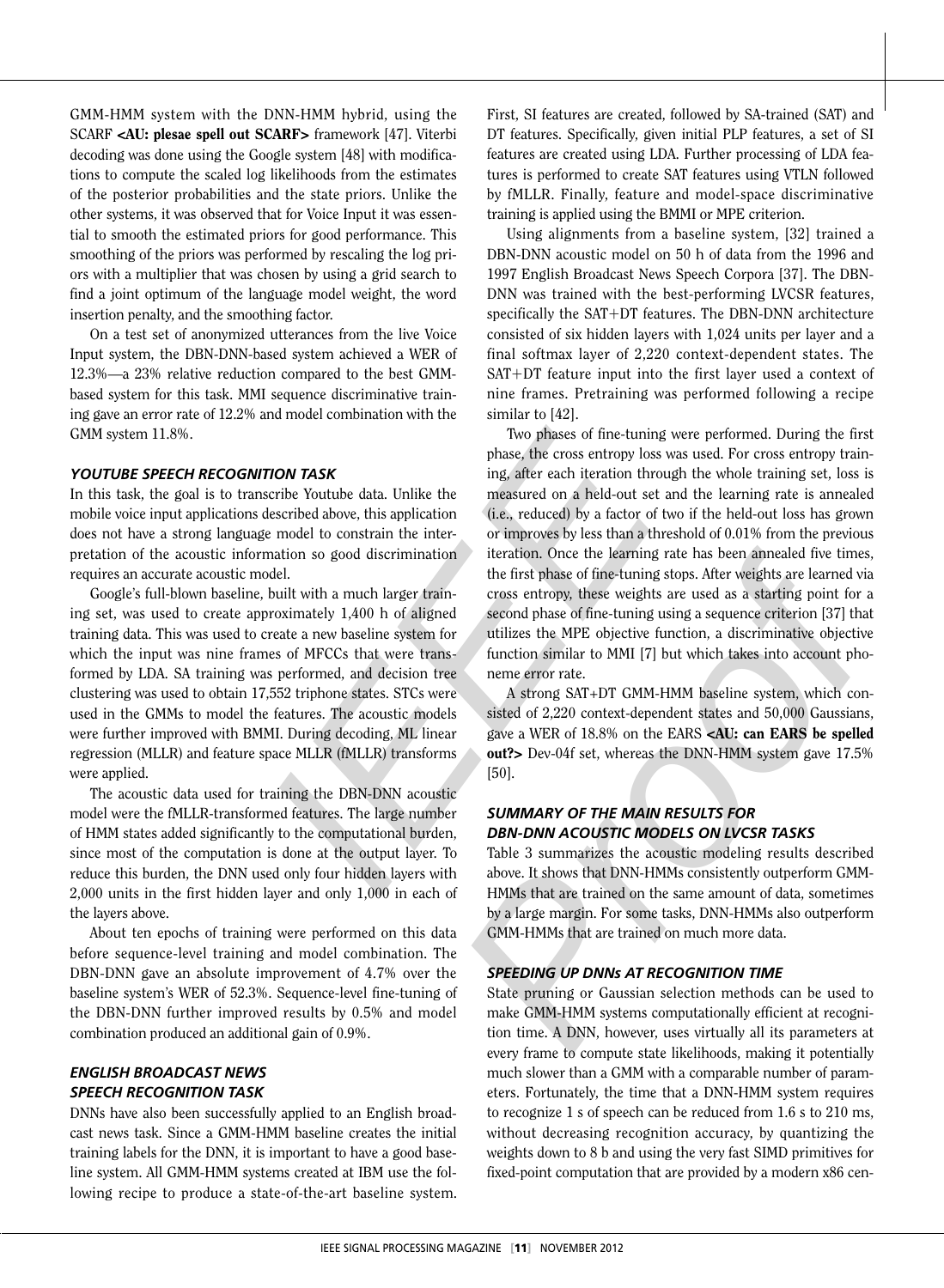#### **s using DNN - HMM s and GMM-HMMs on five different large vocabulary tasks.**

| TASK                                        | <b>HOURS OF</b><br>TRAINING DATA | <b>DNN-HMM</b> | GMM-HMM<br><b>WITH SAME DATA</b> | <b>GMM-HMM</b><br><b>WITH MORE DATA</b> |
|---------------------------------------------|----------------------------------|----------------|----------------------------------|-----------------------------------------|
| SWITCHBOARD (TEST SET 1)                    | 309                              | 18.5           | 27.4                             | 18.6 (2,000 H)                          |
| SWITCHBOARD (TEST SET 2)                    | 309                              | 16.1           | 23.6                             | 17.1 (2,000 H)                          |
| ENGLISH BROADCAST NEWS                      | 50                               | 17.5           | 18.8                             |                                         |
| BING VOICE SEARCH<br>(SENTENCE ERROR RATES) | 24                               | 30.4           | 36.2                             |                                         |
| GOOGLE VOICE INPUT                          | 5,870                            | 12.3           |                                  | $16.0$ ( $>>$ 5,870 H)                  |
| YOUTUBE                                     | 1.400                            | 47.6           | 52.3                             |                                         |

amount of labeled training data is available, and minibatch sizes over training epochs are set appropriately [45], [53]. Nevertheless, generative pre training still improves test performance, sometimes by a significant amount.

Layer-by-layer generative pretraining was originally done using RBMs, but various types of autoencoder with one hidden layer can also be used (see Figure 2). On vision tasks, per -

tral processing unit [49]. Alternatively, it can be reduced to 66 ms by using a graphics processing unit (GPU).

#### *Alternative pretraining methods for DNNs*

Pretraining DNNs as generative models led to better recognition results on TIMIT and subsequently on a variety of LVCSR tasks. Once it was shown that DBN-DNNs could learn good acoustic models, further research revealed that they could be trained in many different ways. It is possible to learn a DNN by starting with a shallow neural net with a single hidden layer. Once this net has been trained discriminatively, a second hidden layer is interposed between the first hidden layer and the softmax out put units and the whole network is again DT. This can be con tinued until the desired number of hidden layers is reached, after which full backpropagation fine-tuning is applied. **[Table 3]** a CoMPaRISON OF THE PERCENTAGE WANDED (TABLE PRECENTAGE WANDED AND SWEET AND SWEET AND NOT THE SERVE TO THE SWEET AND SWEET AND NOT THE SWEET AND NOT THE SWEET AND A CONSULT IN ENGLAND AND THE SERVE TO A CONSUL

This type of discriminative pretraining works well in prac tice, approaching the accuracy achieved by generative DBN pretraining and further improvement can be achieved by stopping the discriminative pretraining after a single epoch instead of multiple epochs as reported in [45]. Discriminative pretraining has also been found effective for the architectures called "deep convex network" [51] and "deep stacking network" [52], where pretraining is accomplished by convex optimization involving no generative models.

Purely discriminative training of the whole DNN from ran dom initial weights works much better than had been thought, provided the scales of the initial weights are set carefully, a large



**[ Fig2] An autoencoder is trained to minimize the discrepancy between the input vector and its reconstruction of the input vector on its output units. If the code units and the output units are both linear and the discrepancy is the squared reconstruction error, an autoencoder finds the same solution as principal components analysis (PCA) (up to a rotation of the components). If the output units and the code units are logistic, an autoencoder is quite similar to an RBM that is trained using CD, but it does not work as well for pretraining DNNs unless it is strongly regularized in an appropriate way. If extra hidden layers are added before and/or after the code layer, an autoencoder** 

formance similar to RBMs can be achieved by pretraining with "denoising" autoencoders [54] that are regularized by setting a subset of the inputs to zero or "contractive" autoencoders [55] that are regularized by penalizing the gradient of the activities of the hidden units with respect to the inputs. For speech recog nition, improved performance was achieved on both TIMIT and Broadcast News tasks by pretraining with a type of autoencoder that tries to find sparse codes [56].

#### *Alternative fine-tuning method s for DNNs*

Very large GMM acoustic models are trained by making use of the parallelism available in compute clusters. It is more difficult to use the parallelism of cluster systems effectively when train ing DBN-DNNs. At present, the most effective parallelization method is to parallelize the matrix operations using a GPU. This gives a speed-up of between one and two orders of magnitude, but the fine-tuning stage remains a serious bottleneck, and more effective ways of parallelizing training are needed. Some recent attempts are described in [52] and [57].

stand (GPU).<br>
states of the inputs to zero or "contractive" autoenousers [55]<br>
that are regularized by penalizing the gradient contents and the set of the inputs to zero or "contractive" autoenousers [55]<br>
that are regula Most DBN-DNN acoustic models are fine-tuned by applying stochastic gradient descent with momentum to small minibatches of training cases. More sophisticated optimization methods that can be used on larger minibatches include nonlin ear conjugate-gradient [17], LBFGS [58] <AU: please spell out LBFGS> , and "Hessian-free" methods adapted to work for DNNs [59]. However, the fine-tuning of DNN acoustic models is typically stopped early to prevent overfitting, and it is not clear that the more sophisticated methods are worthwhile for such incomplete optimization.

#### **Other Ways of Using Deep N e u r al NETWORKS FOR SPEECH RECOGNITION**

The previous section reviewed experiments in which GMMs were replaced by DBN-DNN acoustic models to give hybrid DNN-HMM systems in which the posterior probabilities over HMM states produced by the DBN-DNN replace the GMM out put model. In this section, we describe two other ways of using DNNs for speech recognition.

#### USING DBN-DNNs TO PROVIDE *g input features for GMM-HMM s ystems*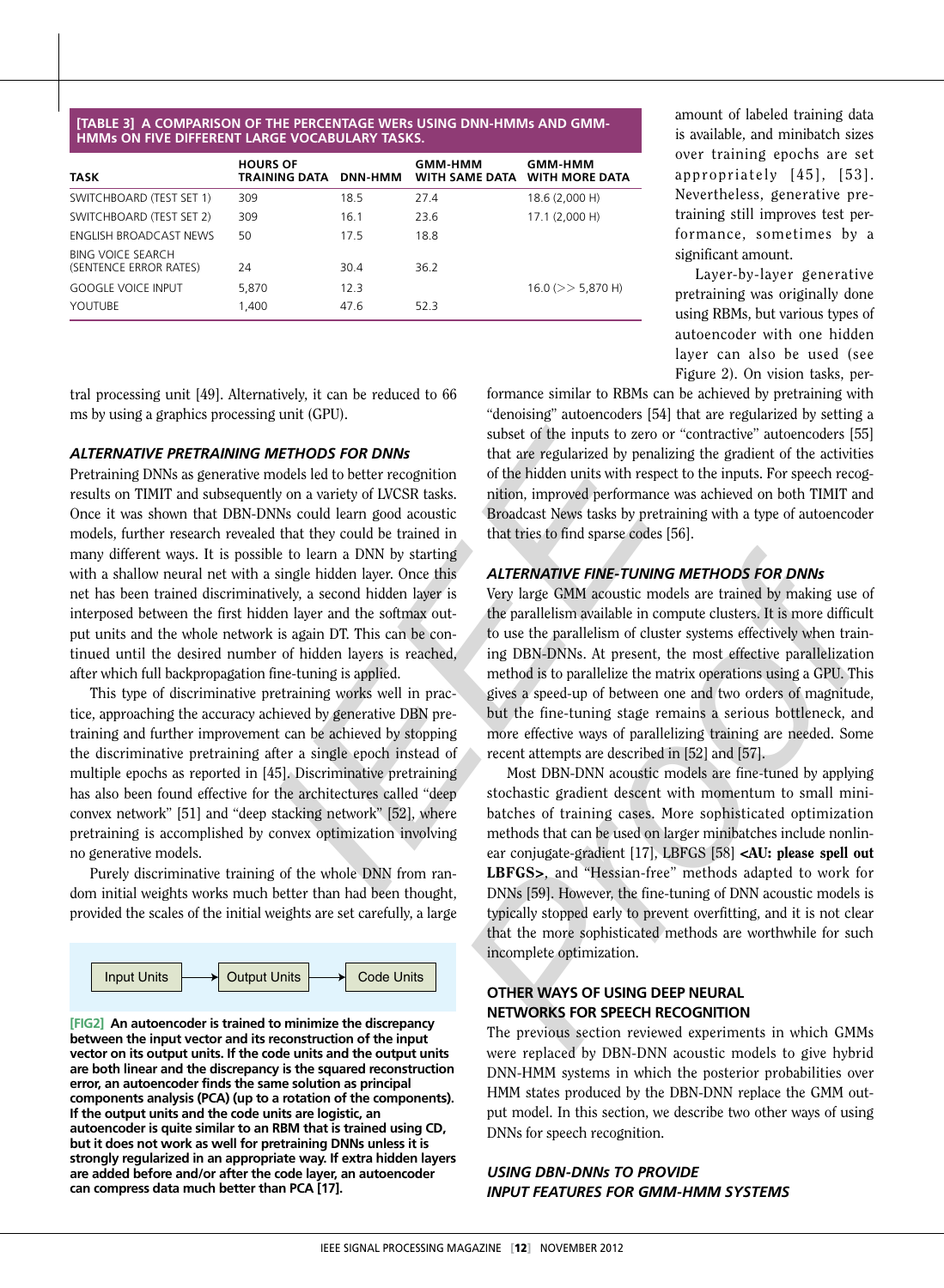Here we describe a class of methods where neural networks are used to provide the feature vectors that the GMM in a GMM-HMM system is trained to model. The most common approach to extracting these feature vectors is to DT a randomly initial ized neural net with a narrow bottleneck middle layer and to use the activations of the bottleneck hidden units as features. For a summary of such methods, commonly known as the tan dem approach, see [60] and [61].

Recently, [62] investigated a less direct way of producing fea ture vectors for the GMM. First, a DNN with six hidden layers of 1,024 units each was trained to achieve good classification accu racy for the 384 HMM states represented in its softmax output layer. This DNN did not have a bottleneck layer and was there fore able to classify better than a DNN with a bottleneck. Then the 384 logits computed by the DNN as input to its softmax layer were compressed down to 40 values using a 384-128-40- 384 autoencoder. This method of producing feature vectors is called AE-BN because the bottleneck is in the autoencoder rath er than in the DNN that is trained to classify HMM states.

Bottleneck feature experiments were conducted on 50 h and 430 h of data from the 1996 and 1997 English Broadcast News Speech collections and English broadcast audio from TDT-4. The baseline GMM-HMM acoustic model trained on 50 h was the same acoustic model described in the section "English Broadcast News Speech Recognition Task." The acoustic model trained on 430 h had 6,000 states and 150,000 Gaussians. Again, the standard IBM LVCSR recipe described in the aforemen tioned section <AU: edit made to avoid repeating section name. OK?> was used to create a set of SA DT features and models.

All DBN-DNNs used SAT features as input. They were pre trained as DBNs and then discriminatively fine-tuned to predict target values for 384 HMM states that were obtained by clustering the context-dependent states in the baseline GMM-HMM system. As in the section "English Broadcast News Speech Recognition Task," the DBN-DNN was trained using the cross entropy criterion, followed by the sequence criterion with the same annealing and stopping rules.

After the training of the first DBN-DNN terminated, the final set of weights was used for generating the 384 logits at the output layer. A second 384-128-40-384 DBN-DNN was then trained as an autoencoder to reduce the dimensionality of the output logits. The GMM-HMM system that used the feature vectors produced by the AE-BN was trained using feature and model space discriminative training. Both pretraining and the use of deeper networks made the AE-BN features work better for rec ognition. To fairly compare the performance of the system that used the AE-BN features with the baseline GMM-HMM system, the acoustic model of the AE-BN features was trained with the same number of states and Gaussians as the baseline system.

Table 4 shows the results of the AE-BN and baseline systems on both 50 and 430 h, for different steps in the LVCSR recipe described in the section "English Broadcast News Speech Recognition Task." On 50 h, the AE-BN system offers a 1.3% absolute improvement over the baseline GMM-HMM system, which is the same improvement as the DBN-DNN, while on 430

|                    | 50 H                              |       | 430 H                                      |      |
|--------------------|-----------------------------------|-------|--------------------------------------------|------|
| <b>LVCSR STAGE</b> | <b>GMM-HMM</b><br><b>BASELINE</b> | AE-BN | <b>GMM/HMM</b><br><b>BASELINE</b><br>AE-BN |      |
| <b>FSA</b>         | 24.8                              | 20.6  | 20.2                                       | 17.6 |
| $+f$ BMMI          | 20.7                              | 19.0  | 17.7                                       | 16.6 |
| +BMMI              | 19.6                              | 18.1  | 16.5                                       | 15.8 |
| $+MLLR$            | 18.8                              | 17.5  | 16.0                                       | 15.5 |
| MODEL COMBINATION  | 16.4                              |       | 15.0                                       |      |

h the AE-BN system provides a 0.5% improvement over the baseline. The 17.5% WER is the best result to date on the Dev-04f task, using an acoustic model trained on 50 h of data. Finally, the complementarity of the AE-BN and baseline meth ods is explored by performing model combination on both the 50- and 430-h tasks. Table 4 shows that model-combination pro vides an additional 1.1% absolute improvement over individual systems on the 50-h task, and a 0.5% absolute improvement over the individual systems on the 430-h task, confirming the complementarity of the AE-BN and baseline systems.

Instead of replacing the coefficients usually modeled by GMMs, neural networks can also be used to provide additional features for the GMM to model [8], [9], [63]. DBN-DNNs have recently been shown to be very effective in such tandem sys tems. On the Aurora2 test set, pretraining decreased WERs by more than one third for speech with signal-to-noise levels of 20 dB or more, though this effect almost disappeared for very high noise levels [64].

#### *Usin g DNNs to estimate articulatory features for detection-ba sed speech reco gnition*

40 values using a 384-128-40<br>of producing feature vectors is  $\approx$  60 is explored by performing model combination on both the<br>neck is in the autoencoder rath-<br>vides an additional 1.1% absolute improvement over ridividual<br>s A recent study [65] demonstrated the effectiveness of DBN-DNNs for detecting subphonetic speech attributes (also known as phonological or articulatory features [66]) in the widely used *Wall Street Journal* speech database (5k-WSJ0). Thirteen MFCCs plus first- and second-temporal derivatives were used as the short-time spectral representation of the speech signal. The phone labels were derived from the forced alignments generated using a GMM-HMM system trained with ML, and that HMM sys tem had 2,818 tied-state, crossword triphones, each modeled by a mixture of eight Gaussians. The attribute labels were generat ed by mapping phone labels to attributes, simplifying the overlapping characteristics of the articulatory features. The 22 attributes used in the recent work, as reported in [65], are a subset of the articulatory features explored in [66] and [67]. **ETABLE 4]** WER IN % ON ENCHAIR BROADCAST NEWS.<br> **EXERCISE TRANSPARENT SCALE TRANSPARENT SCALE AND SOMETHER SEARS FASS THE CHANGE TRANSPARENT TRANSPARENT TRANSPARENT TRANSPARENT TRANSPARENT TRANSPARENT TRANSPARENT TRANSPAR** 

DBN-DNNs achieved less than half the error rate of shallow neural nets with a single hidden layer. DNN architectures with five to seven hidden layers and up to 2,048 hidden units per layer were explored, producing greater than 90% frame-level accuracy for all 21 attributes tested in the full DNN system. On the same data, DBN-DNNs also achieved a very high per frame phone classification accuracy of 86.6%. This level of accuracy for detecting subphonetic fundamental speech units may allow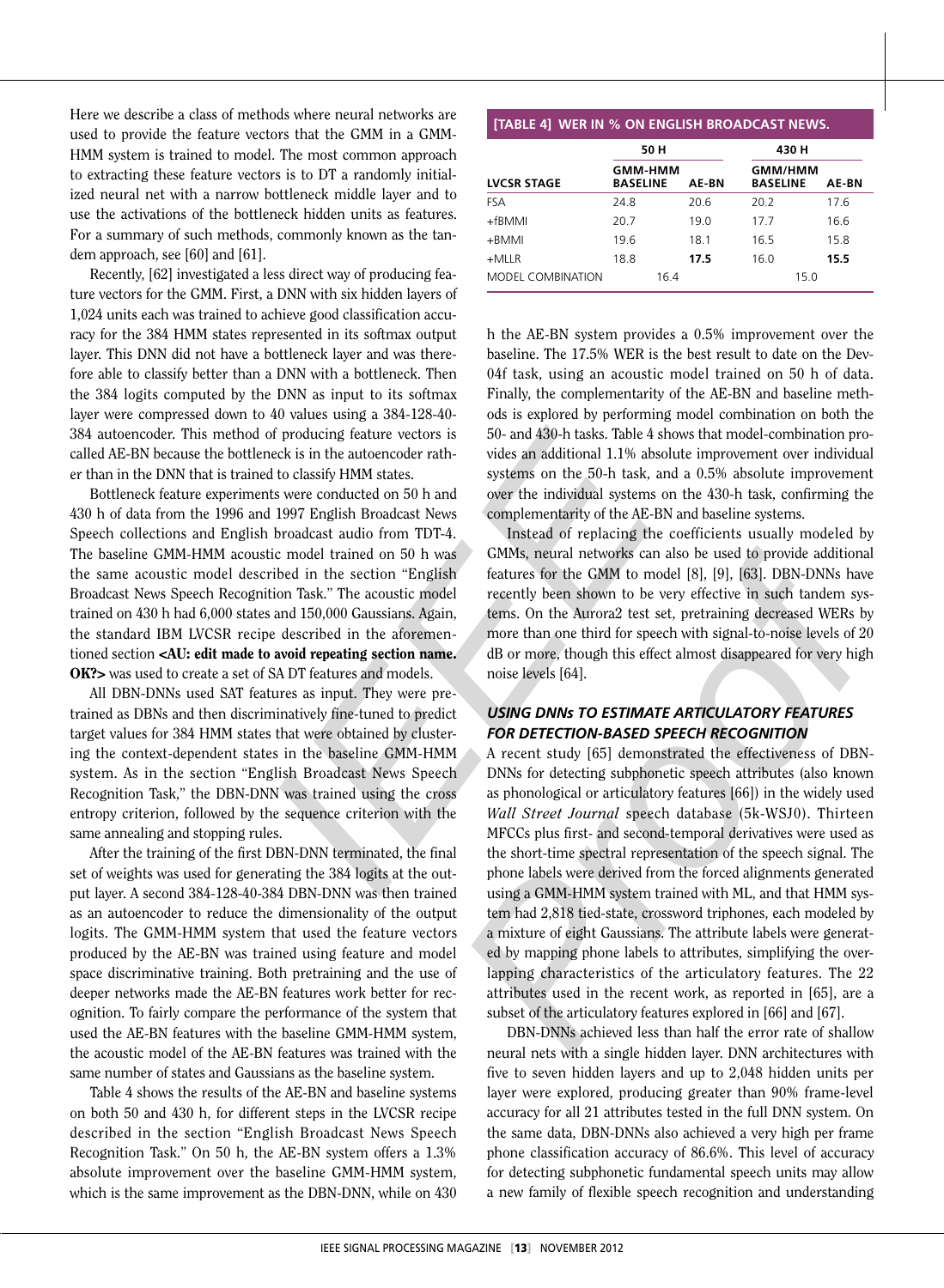systems that make use of phonological features in the full detec tion-based framework discussed in [65].

#### **SUMMARY AND FUTURE DIRECTIONS**

When GMMs were first used for acoustic modeling, they were trained as generative models using the EM algorithm, and it was some time before researchers showed that significant gains could be achieved by a subsequent stage of discriminative train ing using an objective function more closely related to the ulti mate goal of an ASR system [7], [68]. When neural nets were first used, they were trained discriminatively. It was only recently that researchers showed that significant gains could be achieved by adding an initial stage of generative pretraining that completely ignores the ultimate goal of the system. The pre training is much more helpful in deep neural nets than in shal low ones, especially when limited amounts of labeled training data are available. It reduces overfitting, and it also reduces the time required for discriminative fine-tuning with backpropaga tion, which was one of the main impediments to using DNNs when neural networks were first used in place of GMMs in the 1990s. The successes achieved using pretraining led to a resurgence of interest in DNNs for acoustic modeling. Retrospectively, it is now clear that most of the gain comes from using DNNs to exploit information in neighboring frames and from modeling tied context-dependent states. Pretraining is helpful in reducing overfitting, and it does reduce the time taken for fine-tuning, but similar reductions in training time can be achieved with less effort by careful choice of the scales of the initial random weights in each layer.

The first method to be used for pretraining DNNs was to learn a stack of RBMs, one per hidden layer of the DNN. An RBM is an undirected generative model that uses binary latent variables, but training it by ML is expensive, so a much faster, approximate method called CD is used. This method has strong similarities to training an autoencoder network (a nonlinear version of PCA) that converts each datapoint into a code from which it is easy to approximately reconstruct the datapoint. Subsequent research showed that autoencoder networks with one layer of logistic hidden units also work well for pretraining, especially if they are regularized by adding noise to the inputs or by constraining the codes to be insensitive to small changes in the input. RBMs do not require such regularization because the Bernoulli noise introduced by using stochastic binary hid den units acts as a very strong regularizer [21].

We have described how three <AU: beginning of article says four research groups, please confirm correct number> major speech research groups achieved significant improvements in a variety of state-of-the-art ASR systems by replacing GMMs with DNNs, and we believe that there is the potential for considerable further improvement. There is no reason to believe that we are currently using the optimal types of hidden units or the optimal network architectures, and it is highly likely that both the pre training and fine-tuning algorithms can be modified to reduce the amount of overfitting and the amount of computation. We therefore expect that the performance gap between acoustic

models that use DNNs and ones that use GMMs will continue to increase for some time.

Currently, the biggest disadvantage of DNNs compared with GMMs is that it is much harder to make good use of large clus ter machines to train them on massive data sets. This is offset by the fact that DNNs make more efficient use of data so they do not require as much data to achieve the same performance, but better ways of parallelizing the fine-tuning of DNNs is still a major issue.

#### **Authors**

*Geoffrey Hinton* (geoffrey.hinton@ieee.org) received his Ph.D. degree from the University of Edinburgh in 1978. He spent five years as a faculty member at Carnegie Mellon University, Pittsburgh, Pennsylvania, and he is currently a distinguished professor at the University of Toronto. He is a fellow of the Royal Society and an honorary foreign member of the American Academy of Arts and Sciences. His awards include the David E. Rumelhart Prize, the International Joint Conference on Artificial Intelligence Research Excellence Award, and the Gerhard Herzberg Canada Gold Medal for Science and Engineering. He was one of the researchers who introduced the back-propagation algorithm. His other contributions include Boltzmann machines, distributed representations, time-delay neural nets, mixtures of experts, variational learning, CD learn ing, and DBNs.

ed amounts of labeled training professor at the University of Toroto. He is a fellow of the Royal entired in fine-tuning with backpropaga-<br>
and monotary foreign member of the American<br>
fine-tuning with backpropaga-<br>
Academ *Li Deng* (deng@microsoft.com) received his Ph.D. degree from the University of Wisconsin–Madison. In 1989, he joined the Department of Electrical and Computer Engineering at the University of Waterloo, Ontario, Canada, as an assistant profes sor, where he became a tenured full professor in 1996. In 1999, he joined MSR, Redmond, Washington, as a senior researcher, where he is currently a principal researcher. Since 2000, he has also been an affiliate professor in the Department of Electrical Engineering at the University of Washington, Seattle, teaching the graduate course of computer speech processing. Prior to MSR, he also worked or taught at Massachusetts Institute of Technology, ATR Interpreting Telecommunications Research Laboratories (Kyoto, Japan), and Hong Kong University of Science and Technology. In the general areas of speech recognition, signal processing, and machine learning, he has published over 300 refereed papers in leading journals and conferences and three books. He is a Fellow of the Acoustical Society of America, ISCA <AU: please spell out ISCA>, and the IEEE. He was ISCA's Distinguished Lecturer in 2010–2011. He has been granted over 50 patents and has received awards/honors bestowed by IEEE, ISCA, ASA <AU: please spell out ASA>, Microsoft, and other organizations including the latest 2011 IEEE Signal Processing Society (SPS) Meritorious Service Award. He served on the Board of Governors of the IEEE SPS (2008–2010), and as editor-in-chief of *IEEE Signal Processing Magazine* (2009–2011). He is currently the editor-in-chief of *IEEE Transactions on Audio, Speech, and Language Processing*  (2012–2014). He is the general chair of the International Conference on Acoustics, Speech, and Signal Processing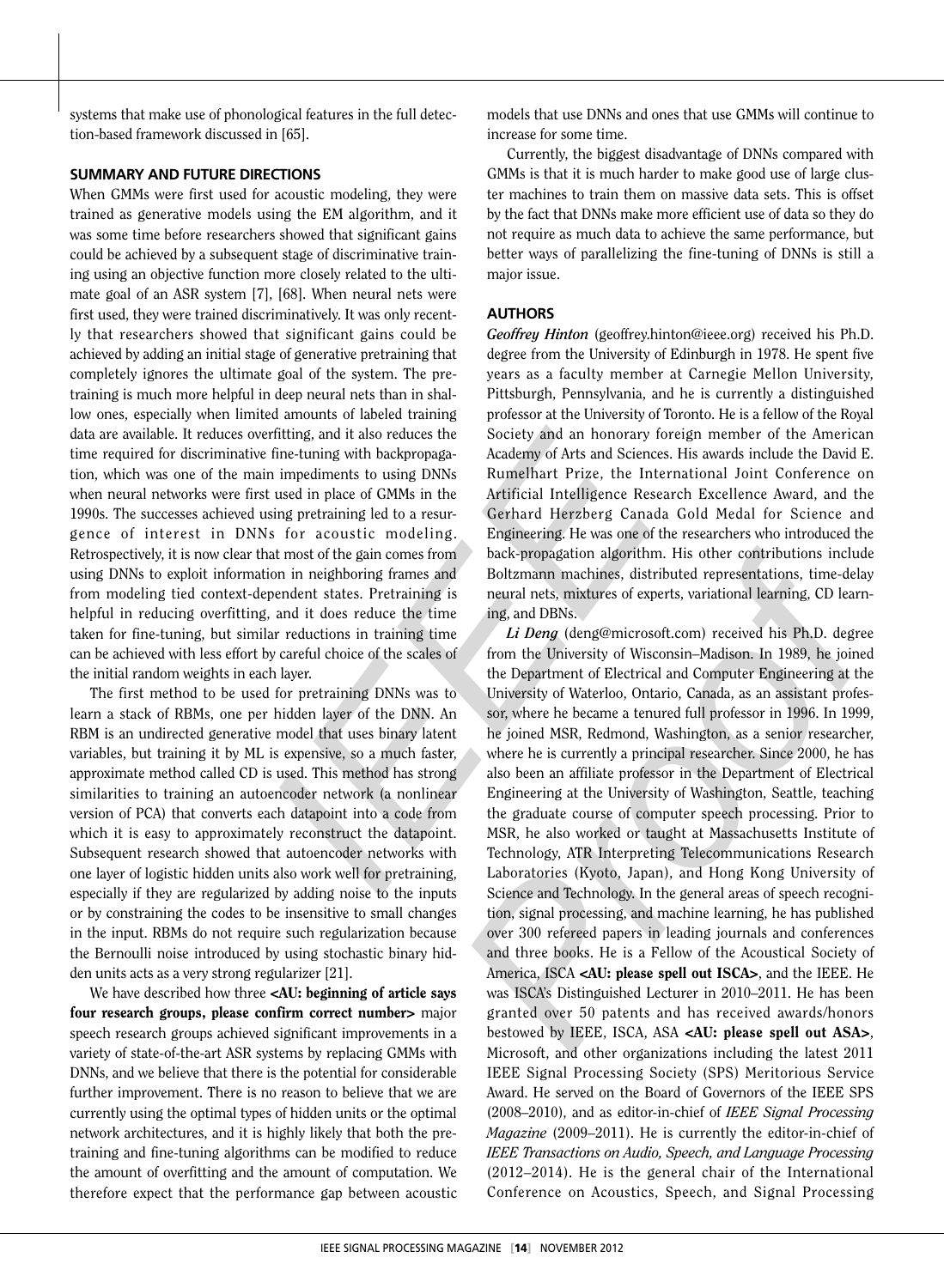#### (ICASSP) 2013.

*Dong Yu* (dongyu@ieee.org) received a Ph.D. degree in com puter science from the University of Idaho, an M.S. degree in computer science from Indiana University at Bloomington, an M.S. degree in electrical engineering from the Chinese Academy of Sciences, and a B.S. degree (with honors) in electrical engi neering from Zhejiang University (China). He joined Microsoft Corporation in 1998 and MSR in 2002, where he is a researcher. His current research interests include speech processing, robust speech recognition, discriminative training, spoken dialog sys tem, voice search technology, machine learning, and pattern recognition. He has published more than 90 papers in these areas and is the inventor/coinventor of more than 40 granted/ pending patents. He is currently an associate editor of *IEEE Transactions on Audio, Speech, and Language Processing* (2011–present) and has been an associate editor of *IEEE Signal Processing Magazine* (2008–2011) and was the lead guest editor of the Special Issue on Deep Learning for Speech and Language Processing (2010–2011), *IEEE Transactions on Audio, Speech, and Language Processing* .

*George E. Dahl* (george.dahl@gmail.com) received a B.A. degree in computer science with highest honors from Swarthmore College and an M.Sc. degree from the University of Toronto, where he is currently completing a Ph.D. degree with a research focus in statistical machine learning. His current main research interest is in training models that learn many levels of rich, distributed representations from large quantities of per ceptual and linguistic data.

*Abdel-rahman Mohamed* (asamir@cs.toronto.edu) received his B.Sc. and M.Sc. degrees from the Department of Electronics and Communication Engineering, Cairo University in 2004 and 2007, respectively. In 2004, he worked in the speech research group at RDI Company, Egypt. He then joined the ESAT-PSI <AU: can ESAT-PSI be spelled out?> speech group at the Katholieke Universiteit Leuven, Belgium. In September 2008, he started his Ph.D. degree at the University of Toronto. His research focus is in developing machine learning techniques to advance human language technologies.

*Navdeep Jaitly* (ndjaitly@yahoo.com) received his B.A. degree from Hanover College and an M.Math degree from the University of Waterloo in 2000. After receiving his master's degree, he developed algorithms and statistical methods for analysis of protoemics data at Caprion Pharmaceuticals in Montreal and at Pacific Northwest National Labs in Washington. Since 2008, he has been pursuing a Ph.D. degree at the University of Toronto. His current interests lie in machine learning, speech recognition, computational biology, and statis tical methods.

*Andrew Senior* (andrewsenior@google.com) received his Ph.D. degree from the University of Cambridge and is a research scientist at Google. Before joining Google, he worked at IBM Research in the areas of handwriting, audio-visual speech, face, and fingerprint recognition as well as video privacy protection and visual tracking. He edited *Privacy Protection in Video Surveillance*; coauthored Springer's *Guide to Biometrics* and

over 60 scientific papers; holds 26 patents; and is an associate editor of the journal *Pattern Recognition*. His research interests range across speech and pattern recognition, computer vision, and visual art.

*Vincent Vanhoucke* (vanhoucke@google.com) received his Ph.D. degree from Stanford University in 2004 for research in acoustic modeling and is a graduate from the Ecole Centrale Paris. From 1999 to 2005, he was a research scientist with the speech R&D team at Nuance, in Menlo Park, California. He is currently a research scientist at Google Research, Mountain View, California, where he manages the speech quality research team. Previously, he was with Like.com (now part of Google), where he worked on object, face, and text recognition technolo gies.

*Patrick Nguyen* (drpng@google.com) received his doctorate degree from the Swiss Federal Institute for Technology (EPFL) in 2002. In 1998, he founded a company developing a platform real-time foreign exchange trading. He was with the Panasonic Speech Technology Laboratory from 2000 to 2004, in Santa Barbara, California, and MSR in Redmond, Washington from 2004 to 2010. He is currently a research scientist at Google Research, Mountain View, California. His area of expertise revolves around statistical processing of human language, and in particular, speech recognition. He is mostly known for seg mental conditional random fields and eigenvoices. He was on the organizing committee of ASRU 2011 and he co-led the 2010 JHU <AU: please spell out ASRU and JHU> Workshop on Speech Recognition. He currently serves on the Speech and Language Technical Committee of the IEEE SPS.

associate editor of IEEE Signar degree from the Swiss Federal Institute for Technology (BPFL)<br>
1) and was the lead guest editor in 2002. In 1998, he founded a company developing a platform<br>
1) and was only along real-time *Tara Sainath* (tsainath@us.ibm.com) received her Ph.D. degree in electrical engineering and computer science from Massachusetts Institute of Technology in 2009. The main focus of her Ph.D. work was in acoustic modeling for noise robust speech recognition. She joined the Speech and Language Algorithms group at IBM T.J. Watson Research Center upon completion of her Ph.D. degree. She organized a special session on sparse representations at INTERSPEECH 2010 in Japan. In addition, she has been a staff reporter of *IEEE Speech and Language Processing Technical Committee Newsletter.* She currently holds 15 U.S. patents. Her research interests mainly focus in acoustic modeling, including sparse representations, DBN works, adaptation methods, and noise robust speech recognition.

*Brian Kingsbury* (bedk@us.ibm.com) received the B.S. degree (high honors) in electrical engineering from Michigan State University, East Lansing, in 1989 and the Ph.D. degree in computer science from the University of California, Berkeley, in 1998. Since 1999, he has been a research staff member in the Department of Human Language Technologies, IBM T.J. Watson Research Center, Yorktown Heights, New York. His research interests include large-vocabulary speech transcription, audio indexing and analytics, and information retrieval from speech. From 2009 to 2011, he served on the IEEE SPS's Speech and Language Technical Committee, and from 2010 to 2012 he was an ICASSP area chair. He is currently an associate editor of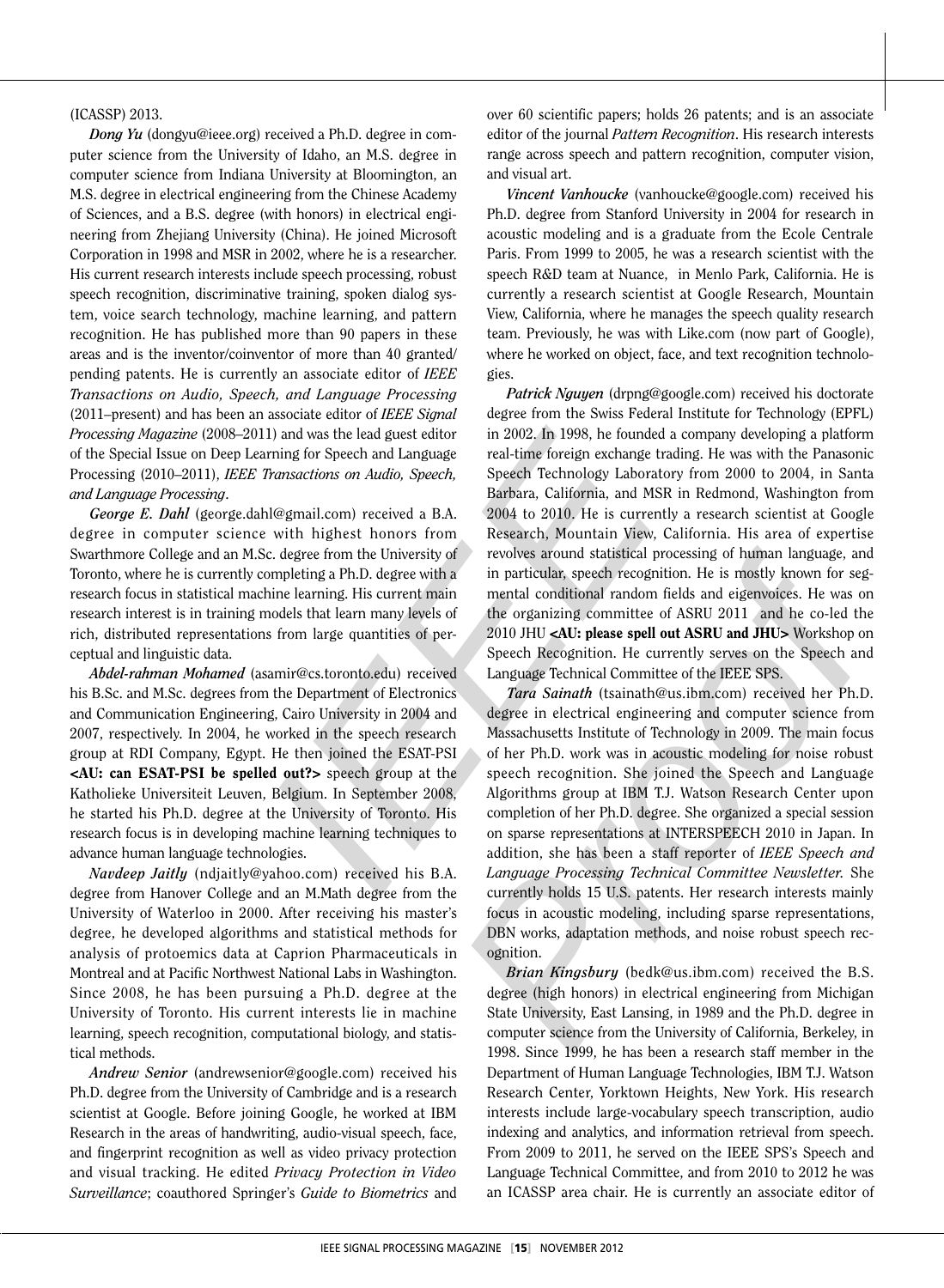*IEEE Transactions on Audio, Speech, and Language Processing*.

**REFERENCES**<br>[1] J. Baker, L. Deng, J. Glass, S. Khudanpur, Chin Hui Lee, N. Morgan, and D.<br>O'Shaughnessy, "Developments and directions in speech recognition and under-<br>standing, part 1," *IEEE Signal Processing Mag.*, vol

[2] S. Furui, Digital Speech Processing, Synthesis, and Recognition. New York: Marcel Dekker, 2000 .

[3] B. H. Juang, S. Levinson, and M. Sondhi, "Maximum likelihood estimation for multivariate mixture observations of Markov chains," *IEEE Trans. Inform. Theory*, vol. 32, no. 2, pp. 307–309, 1986 .

[4] H. Hermansky, "Perceptual linear predictive (PLP) analysis of speech," *J. Acoust. Soc. Amer.*, vol. 87, no. 4, pp. 1738–1752, 1990 .

[5] S. Furui, "Cepstral analysis technique for automatic speaker verification," *IEEE Trans. Acoust., Speech, Signal, Processing*, vol. 29, pp. 254–272, 1981. **<AU: Kindly provide the issue number.>**

[6] S. Young, "Large vocabulary continuous speech recognition: A review," *IEEE Signal Processing Mag.*, vol. 13, no. 5, pp. 45–57, 1996 .

[7] L. Bahl, P. Brown, P. de Souza, and R. Mercer, "Maximum mutual informa tion estimation of hidden Markov model parameters for speech recognition," in *Proc. ICASSP*, 1986, pp. 49–52 .

[8] H. Hermansky, D. P. W. Ellis, and S. Sharma, "Tandem connectionist feature extraction for conventional HMM systems," in *Proc. ICASSP*. Los Alamitos, CA: IEEE Computer Society, 2000, vol. 3, pp. 1635–1638 .

[9] H. Bourlard and N. Morgan, *Connectionist Speech Recognition: A Hybrid Approach*, Norwell, MA: Kluwer, 1993 .

[10] L. Deng, "Computational models for speech production," in *Computational Models of Speech Pattern Processing*. New York: Springer-Verlag, 1999, pp. 199 – 213. **<AU: Kindly provide the editor names.>**

[11] L. Deng, "Switching dynamic system models for speech articulation and acoustics," in *Mathematical Foundations of Speech and Language Processing*, New York: Springer-Verlag, 2003, pp. 115–134. **<AU: Kindly provide the editor names.>**

[12] A. Mohamed, G. Dahl, and G. Hinton, "Deep belief networks for phone recognition," in *Proc. NIPS Workshop Deep Learning for Speech Recognition and Related Applications*, 2009. **<AU: Kindly provide the complete page range.>**

[13] A. Mohamed, G. Dahl, and G. Hinton, "Acoustic modeling using deep belief networks," *IEEE Trans. Audio Speech Lang. Processing,* vol. 20, no. 1, pp. 14–22,<br>Jan. 2012.

[14] D. E. Rumelhart, G. E. Hinton, and R. J. Williams, "Learning representations by back-propagating errors," *Nature*, vol. 323, no. 6088, pp. 533–536, 1986 .

[15] X. Glorot and Y. Bengio, "Understanding the difficulty of training deep feed - forward neural networks," in *Proc. AISTATS*, 2010, pp. 249–256 .

[16] D. C. Ciresan, U. Meier, L. M. Gambardella, and J. Schmidhuber, "Deep, big, simple neural nets for handwritten digit recognition," *Neural Comput.*, vol. 22, pp. 3207–3220, 2010. **<AU: Kindly provide the issue number.>**

[17] G. E. Hinton and R. Salakhutdinov, "Reducing the dimensionality of data with neural networks," *Science*, vol. 313, no. 5786, pp. 504–507, 2006 .

[18] H. Larochelle, D. Erhan, A. Courville, J. Bergstra, and Y. Bengio, "An empirical evaluation of deep architectures on problems with many factors of variation," in *Proc. 24th Int. Conf. Machine Learning*, 2007, pp. 473–480 .

[19] J. Pearl, Probabilistic Inference in Intelligent Systems: Networks of Plausible Inference. San Mateo, CA: Morgan Kaufmann, 1988 .

[20] G. E. Hinton, "Training products of experts by minimizing contrastive diver-gence," *Neural Comput.*, vol. 14, pp. 1771–1800, 2002.

[21] G. E. Hinton, "A practical guide to training restricted Boltzmann machines," Tech. Rep. UTML TR 2010-003, Dept. Comput. Sci., Univ. Toronto, 2010 .

[22] G. E. Hinton, S. Osindero, and Y. Teh, "A fast learning algorithm for deep belief nets," *Neural Comput.*, vol. 18, pp. 1527–1554, 2006. **<AU: Kindly provide the issue number.>**

[23] T. N. Sainath, B. Ramabhadran, and M. Picheny, "An exploration of large vocabulary tools for small vocabulary phonetic recognition," in *Proc. IEEE Au tomatic Speech Recognition and Understanding Workshop*, 2009. **<AU: Kindly provide the complete page range.>**

A. Mohamed, T. N. Sainath, G. E. Dahl, B. Ramabhadran, G. E. Hinton, and M. Picheny, "Deep belief networks using discriminative features for phone recog nition," in *Proc. ICASSP*, 2011. **<AU: Kindly provide the complete page range.>**

[25] A. Mohamed, G. Hinton, and G. Penn, "Understanding how deep belief net - works perform acoustic modelling," in *Proc. ICASSP*, 2012. **<AU: Kindly provide the complete page range. >**

[26] Y. Hifny and S. Renals, "Speech recognition using augmented conditional random fields," *IEEE Trans. Audio Speech Lang. Processing*, vol. 17, no. 2, pp. 354–365, 2009 .

[27] A. Robinson, "An application to recurrent nets to phone probability estimation," *IEEE Trans. Neural Networks*, vol. 5, no. 2, pp. 298–305, 1994 .

[28] J. Ming and F. J. Smith, "Improved phone recognition using Bayesian triphone models," in *Proc. ICASSP*, 1998, pp. 409–412 .

[29] L. Deng and D. Yu, "Use of differential cepstra as acoustic features in hidden trajectory modelling for phonetic recognition," in *Proc. ICASSP*, 2007, pp. 445–448 .

[30] A. Halberstadt and J. Glass, "Heterogeneous measurements and multiple classifiers for speech recognition," in *Proc. ICSLP*, 1998. **<AU: Kindly provide the complete page range.>**

[31] A. Mohamed, D. Yu, and L. Deng, "Investigation of full-sequence training of deep belief networks for speech recognition," in *Proc. Interspeech*, 2010. **<AU: Kindly provide the complete page range.>**

[32] T. N. Sainath, B. Ramabhadran, M. Picheny, D. Nahamoo, and D. Kanevsky, "Exemplar-based sparse representation features: From TIMIT to LVCSR," *IEEE Trans. Audio Speech Lang. Processing*, vol. 19, no. 8, pp. 2598–2613, Nov. 2011 .

[33] G. E. Dahl, M. Ranzato, A. Mohamed, and G. E. Hinton, "Phone recognition with the mean-covariance restricted Boltzmann machine," in *Advances in Neural*<br>*Information Processing Systems 23, J. L*afferty, C. K. I. Williams, J. Shawe-<br>Taylor, R.S. Zemel, and A. Culotta, Eds. 2010, pp. 469–477. <AU **the place of publication and publisher name.>**

[34] O. Abdel-Hamid, A. Mohamed, H. Jiang, and G. Penn, "Applying convolu - tional neural networks concepts to hybrid NN-HMM model for speech recogni tion," in *Proc. ICASSP*, 2012. **<AU: Kindly provide the complete page range.>**

[35] X. He, L. Deng, and W. Chou, "Discriminative learning in sequential pattern recognition—A unifying review for optimization-oriented speech recognition," *IEEE Signal Processing Mag.*, vol. 25, no. 5, pp. 14–36, 2008 .

[36] Y. Bengio, R. De Mori, G. Flammia, and F. Kompe, "Global optimization of a neural network—Hidden Markov model hybrid," in *Proc. EuroSpeech*, 1991. **<AU: Kindly provide the complete page range.>**

[37] B. Kingsbury, "Lattice-based optimization of sequence classification criteria for neural-network acoustic modeling," in *Proc. ICASSP*, 2009, pp. 3761–3764 .

[38] R. Prabhavalkar and E. Fosler-Lussier, "Backpropagation training for multi - layer conditional random field based phone recognition," in *Proc. ICASSP*, 2010, pp. 5534–5537 .

j parameters for speech recognition," in the speech recognition," in the speech recognition," (18) North and the speech of the complete parameters in the speech and the speech and the speech and the speech and the speech [39] H. Lee, P. Pham, Y. Largman, and A. Ng, "Unsupervised feature learning for audio classification using convolutional deep belief networks," in *Advances in Neural Information Processing Systems 22*, Y. Bengio, D. Schuurmans, J. Lafferty, C. K. I. Williams, and A. Culotta, Eds. 2009, pp. 1096–1104. **<AU: Kindly provide the place of publication and publisher name.>**

[40] L. Deng, D. Yu, and A. Acero, "Structured speech modeling," IEEE Trans. Au*dio Speech Lang. Processing*, vol. 14, pp. 1492–1504, 2006. **<AU: Kindly provide the issue number.>**

[41] H. Zen, M. Gales, Y. Nankaku, and K. Tokuda, "Product of experts for statisti - cal parametric speech synthesis," *IEEE Trans. Audio Speech and Lang. Process ing*, vol. 20, no. 3, pp. 794–805, Mar. 2012 .

[42] G. Dahl, D. Yu, L. Deng, and A. Acero, "Context-dependent pretrained deep<br>neural networks for large-vocabulary speech recognition," IEEE Trans. Audio<br>Speech Lang. Processing, vol. 20, no. 1, pp. 30–42, Jan. 2012.

[43] F. Seide, G. Li, and D. Yu, "Conversational speech transcription using con - text-dependent deep neural networks," in *Proc. Interspeech*, 2011, pp. 437–440 .

[44] D. Yu, L. Deng, and G. Dahl, "Roles of pretraining and fine-tuning in context-dependent DBN-HMMs for real-world speech recognition," in *Proc. NIPS Workshop Deep Learning and Unsupervised Feature Learning*, 2010 .**<AU: Kindly provide the complete page range.>**

[45] F. Seide, G. Li, X. Chen, and D. Yu, "Feature engineering in context-de - pendent deep neural networks for conversational speech transcription," in *Proc. IEEE ASRU*, 2011, pp. 24–29 .

[46] D. Povey, D. Kanevsky, B. Kingsbury, B. Ramabhadran, G. Saon, and K.<br>Visweswariah, "Boosted MMI for model and feature-space discriminative train-<br>ing," in *Proc. ICASSP*, 2008. <AU: Kindly provide the complete page ra

[47] N. Jaitly, P. Nguyen, A. Senior, and V. Vanhoucke, "An application of pretrained deep neural networks to large vocabulary speech recognition," in *Proc. Interspeech*, 2012. **<AU: Kindly provide the complete page range.>**

[48] G. Zweig, P. Nguyen, D. V. Compernolle, K. Demuynck, L. Atlas, P. Clark, G. Sell, M. Wang, F. Sha, H. Hermansky, D. Karakos, A. Jansen, S. Thomas, G.<br>S. V. S. Sivaram, S. Bowman, and J. Kao, "Speech recognition with segmental<br>conditional random fields: A summary of the JHU CLSP 2010 summer work in *Proc. ICASSP*, 2011, pp. 5044–5047 .

[49] V. Vanhoucke, A. Senior, and M. Z. Mao, "Improving the speed of neural net - works on CPUs," in *Proc. Deep Learning and Unsupervised Feature Learning NIPS Workshop*, 2011. **<AU: Kindly provide the complete page range.>**

[50] T. N. Sainath, B. Kingsbury, and B. Ramabhadran, "Improvements in using deep belief networks for large vocabulary continuous speech recognition," Speech and Language Algorithm Group, IBM, Tech. Rep. UTML TR 2010-003, Feb. 2011. **<AU: Kindly provide the location of the organization.>**

[51] L. Deng and D. Yu, "Deep convex network: A scalable architecture for speech pattern classification," in *Proc. Interspeech*, 2011. **<AU: Kindly provide the com plete page range.>**